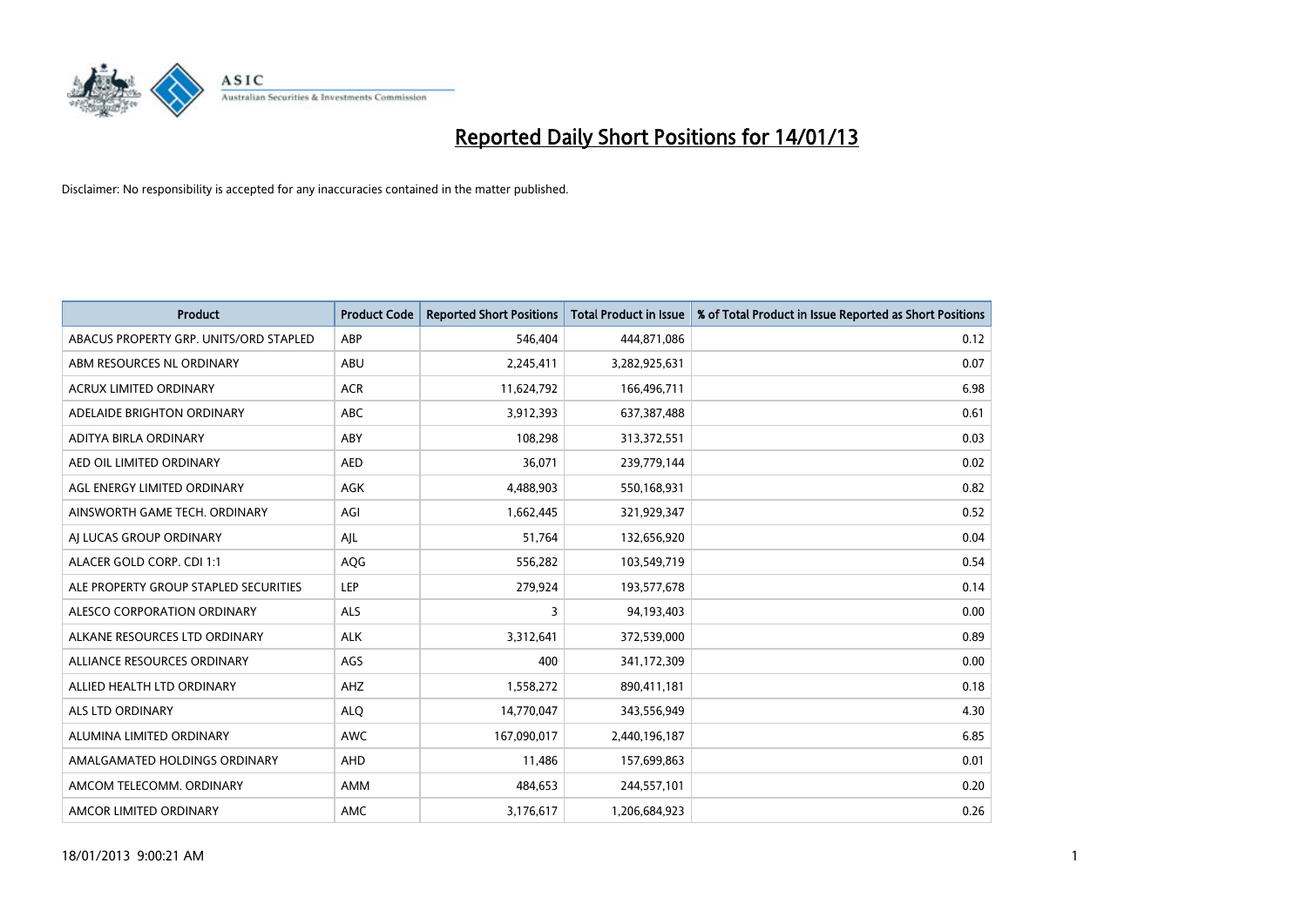

| <b>Product</b>                          | <b>Product Code</b> | <b>Reported Short Positions</b> | <b>Total Product in Issue</b> | % of Total Product in Issue Reported as Short Positions |
|-----------------------------------------|---------------------|---------------------------------|-------------------------------|---------------------------------------------------------|
| AMP LIMITED ORDINARY                    | AMP                 | 9,721,413                       | 2,930,423,546                 | 0.33                                                    |
| AMPELLA MINING ORDINARY                 | <b>AMX</b>          | 2,655,523                       | 247,500,493                   | 1.07                                                    |
| ANGLOGOLD ASHANTI CDI 5:1               | AGG                 | 500                             | 89,207,765                    | 0.00                                                    |
| ANSELL LIMITED ORDINARY                 | <b>ANN</b>          | 3,567,741                       | 130,768,652                   | 2.73                                                    |
| ANTARES ENERGY LTD ORDINARY             | <b>AZZ</b>          | 554,805                         | 257,000,000                   | 0.22                                                    |
| ANZ BANKING GRP LTD ORDINARY            | ANZ                 | 3,949,610                       | 2,743,588,302                 | 0.14                                                    |
| APA GROUP STAPLED SECURITIES            | <b>APA</b>          | 5,435,946                       | 827,350,325                   | 0.66                                                    |
| APN NEWS & MEDIA ORDINARY               | <b>APN</b>          | 21,312,263                      | 661,526,586                   | 3.22                                                    |
| AQUARIUS PLATINUM. ORDINARY             | <b>AOP</b>          | 13,795,687                      | 486,851,336                   | 2.83                                                    |
| AQUILA RESOURCES ORDINARY               | <b>AQA</b>          | 8,384,379                       | 411,804,442                   | 2.04                                                    |
| ARAFURA RESOURCE LTD ORDINARY           | ARU                 | 398,694                         | 441,270,644                   | 0.09                                                    |
| ARB CORPORATION ORDINARY                | <b>ARP</b>          | 88,050                          | 72,481,302                    | 0.12                                                    |
| ARDENT LEISURE GROUP STAPLED SECURITIES | AAD                 | 1,840,900                       | 397,774,513                   | 0.46                                                    |
| ARGO INVESTMENTS ORDINARY               | ARG                 | 303                             | 628,781,353                   | 0.00                                                    |
| ARISTOCRAT LEISURE ORDINARY             | <b>ALL</b>          | 13,275,098                      | 551,418,047                   | 2.41                                                    |
| ARRIUM LTD ORDINARY                     | ARI                 | 17,374,930                      | 1,351,527,328                 | 1.29                                                    |
| ASCIANO LIMITED ORDINARY                | <b>AIO</b>          | 5,818,315                       | 975,385,664                   | 0.60                                                    |
| ASG GROUP LIMITED ORDINARY              | <b>ASZ</b>          | 1,560,024                       | 206,720,839                   | 0.75                                                    |
| ASPEN GROUP ORD/UNITS STAPLED           | <b>APZ</b>          | 59,698                          | 1,197,188,521                 | 0.00                                                    |
| ASPIRE MINING LTD ORDINARY              | <b>AKM</b>          | 34,557                          | 620,594,556                   | 0.01                                                    |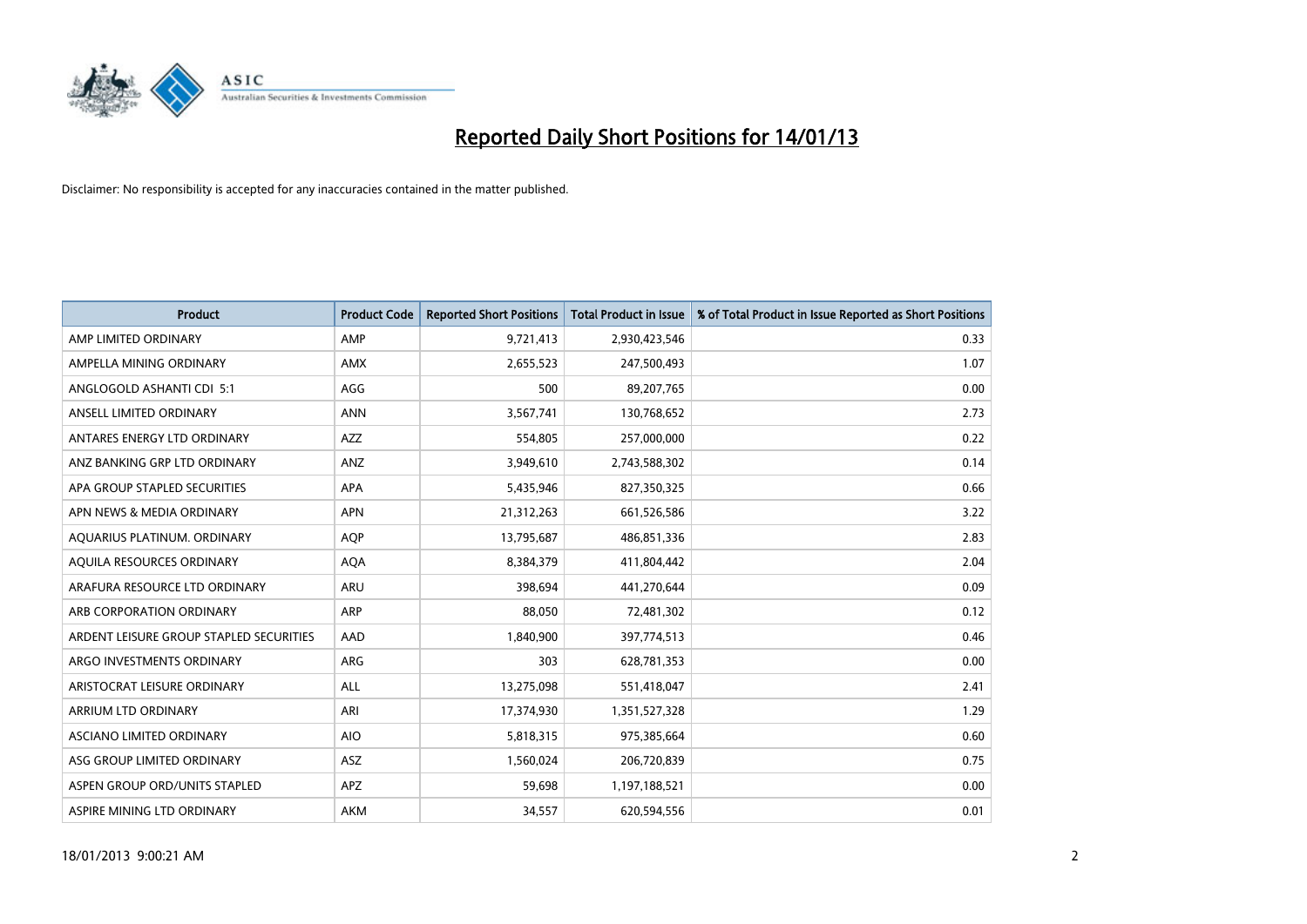

| <b>Product</b>                          | <b>Product Code</b> | <b>Reported Short Positions</b> | <b>Total Product in Issue</b> | % of Total Product in Issue Reported as Short Positions |
|-----------------------------------------|---------------------|---------------------------------|-------------------------------|---------------------------------------------------------|
| ASTRO JAP PROP GROUP STAPLED SECURITIES | AJA                 | 1.132                           | 58,445,002                    | 0.00                                                    |
| ASX LIMITED ORDINARY                    | <b>ASX</b>          | 4,368,278                       | 175,136,729                   | 2.49                                                    |
| ATLAS IRON LIMITED ORDINARY             | AGO                 | 6,388,886                       | 909,718,409                   | 0.70                                                    |
| AURIZON HOLDINGS LTD ORDINARY           | AZJ                 | 14,923,150                      | 2,137,284,503                 | 0.70                                                    |
| <b>AURORA OIL &amp; GAS ORDINARY</b>    | <b>AUT</b>          | 7,871,186                       | 447,885,778                   | 1.76                                                    |
| AUSDRILL LIMITED ORDINARY               | <b>ASL</b>          | 5,167,428                       | 309,451,963                   | 1.67                                                    |
| AUSENCO LIMITED ORDINARY                | AAX                 | 584,202                         | 123,527,574                   | 0.47                                                    |
| <b>AUSTAL LIMITED ORDINARY</b>          | ASB                 | 2,958,431                       | 346,007,639                   | 0.86                                                    |
| AUSTIN ENGINEERING ORDINARY             | <b>ANG</b>          | 431,385                         | 72,314,403                    | 0.60                                                    |
| AUSTRALAND PROPERTY STAPLED SECURITY    | <b>ALZ</b>          | 560,017                         | 576,846,597                   | 0.10                                                    |
| AUSTRALIAN AGRICULT. ORDINARY           | <b>AAC</b>          | 641,809                         | 312,905,085                   | 0.21                                                    |
| AUSTRALIAN INFRASTR, UNITS/ORDINARY     | <b>AIX</b>          | 792,294                         | 620,733,944                   | 0.13                                                    |
| AUSTRALIAN PHARM, ORDINARY              | API                 | 288,107                         | 488,115,883                   | 0.06                                                    |
| AUTOMOTIVE HOLDINGS ORDINARY            | <b>AHE</b>          | 6,256                           | 260,579,682                   | 0.00                                                    |
| AVIENNINGS LIMITED ORDINARY             | AVI                 | 175,000                         | 274,588,694                   | 0.06                                                    |
| AWE LIMITED ORDINARY                    | <b>AWE</b>          | 4,503,779                       | 522,116,985                   | 0.86                                                    |
| AZIMUTH RES LTD ORDINARY                | <b>AZH</b>          | 1,179,938                       | 430,626,680                   | 0.27                                                    |
| BANDANNA ENERGY ORDINARY                | <b>BND</b>          | 15,496,408                      | 528,481,199                   | 2.93                                                    |
| BANK OF QUEENSLAND. ORDINARY            | <b>BOQ</b>          | 6,926,778                       | 312,878,919                   | 2.21                                                    |
| <b>BASE RES LIMITED ORDINARY</b>        | <b>BSE</b>          | 452,770                         | 560,440,029                   | 0.08                                                    |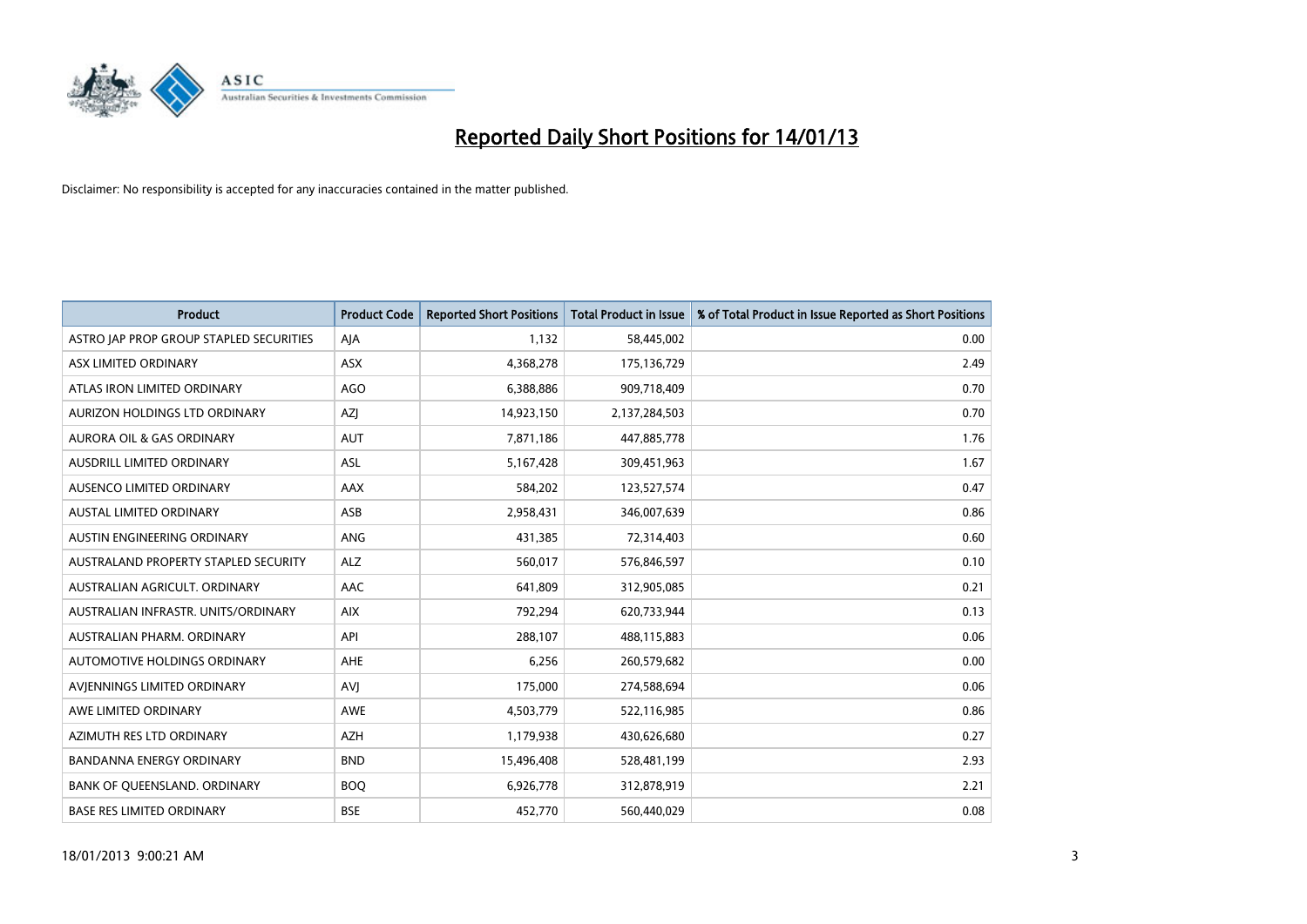

| <b>Product</b>                       | <b>Product Code</b> | <b>Reported Short Positions</b> | <b>Total Product in Issue</b> | % of Total Product in Issue Reported as Short Positions |
|--------------------------------------|---------------------|---------------------------------|-------------------------------|---------------------------------------------------------|
| <b>BATHURST RESOURCES ORDINARY</b>   | <b>BTU</b>          | 39,847,207                      | 697,247,997                   | 5.71                                                    |
| BC IRON LIMITED ORDINARY             | <b>BCI</b>          | 747,453                         | 119,440,150                   | 0.63                                                    |
| BEACH ENERGY LIMITED ORDINARY        | <b>BPT</b>          | 18,401,901                      | 1,263,677,572                 | 1.46                                                    |
| BEADELL RESOURCE LTD ORDINARY        | <b>BDR</b>          | 11,514,025                      | 742,204,752                   | 1.55                                                    |
| BENDIGO AND ADELAIDE ORDINARY        | <b>BEN</b>          | 8,686,634                       | 402,426,835                   | 2.16                                                    |
| BERKELEY RESOURCES ORDINARY          | <b>BKY</b>          | 179,585                         | 179,393,273                   | 0.10                                                    |
| <b>BHP BILLITON LIMITED ORDINARY</b> | <b>BHP</b>          | 6,932,817                       | 3,211,691,105                 | 0.22                                                    |
| <b>BILLABONG ORDINARY</b>            | <b>BBG</b>          | 6,927,311                       | 478,944,292                   | 1.45                                                    |
| BLACKMORES LIMITED ORDINARY          | <b>BKL</b>          | 2,020                           | 16,909,231                    | 0.01                                                    |
| <b>BLACKTHORN RESOURCES ORDINARY</b> | <b>BTR</b>          | 270,167                         | 164,285,950                   | 0.16                                                    |
| <b>BLUESCOPE STEEL LTD ORDINARY</b>  | <b>BSL</b>          | 1,302,184                       | 558,243,305                   | 0.23                                                    |
| <b>BOART LONGYEAR ORDINARY</b>       | <b>BLY</b>          | 3,979,610                       | 461,163,412                   | 0.86                                                    |
| <b>BORAL LIMITED, ORDINARY</b>       | <b>BLD</b>          | 39,147,770                      | 766,235,816                   | 5.11                                                    |
| <b>BOUGAINVILLE COPPER ORDINARY</b>  | <b>BOC</b>          |                                 | 401,062,500                   | 0.00                                                    |
| <b>BRADKEN LIMITED ORDINARY</b>      | <b>BKN</b>          | 11,392,065                      | 169,240,662                   | 6.73                                                    |
| <b>BRAMBLES LIMITED ORDINARY</b>     | <b>BXB</b>          | 6,470,626                       | 1,556,595,256                 | 0.42                                                    |
| <b>BREVILLE GROUP LTD ORDINARY</b>   | <b>BRG</b>          | 520,920                         | 130,095,322                   | 0.40                                                    |
| <b>BRICKWORKS LIMITED ORDINARY</b>   | <b>BKW</b>          | 65,551                          | 147,818,132                   | 0.04                                                    |
| <b>BROCKMAN MINING LTD ORDINARY</b>  | <b>BCK</b>          | 91,872                          | 7,224,094,327                 | 0.00                                                    |
| BT INVESTMENT MNGMNT ORDINARY        | <b>BTT</b>          | 2,564                           | 274,214,460                   | 0.00                                                    |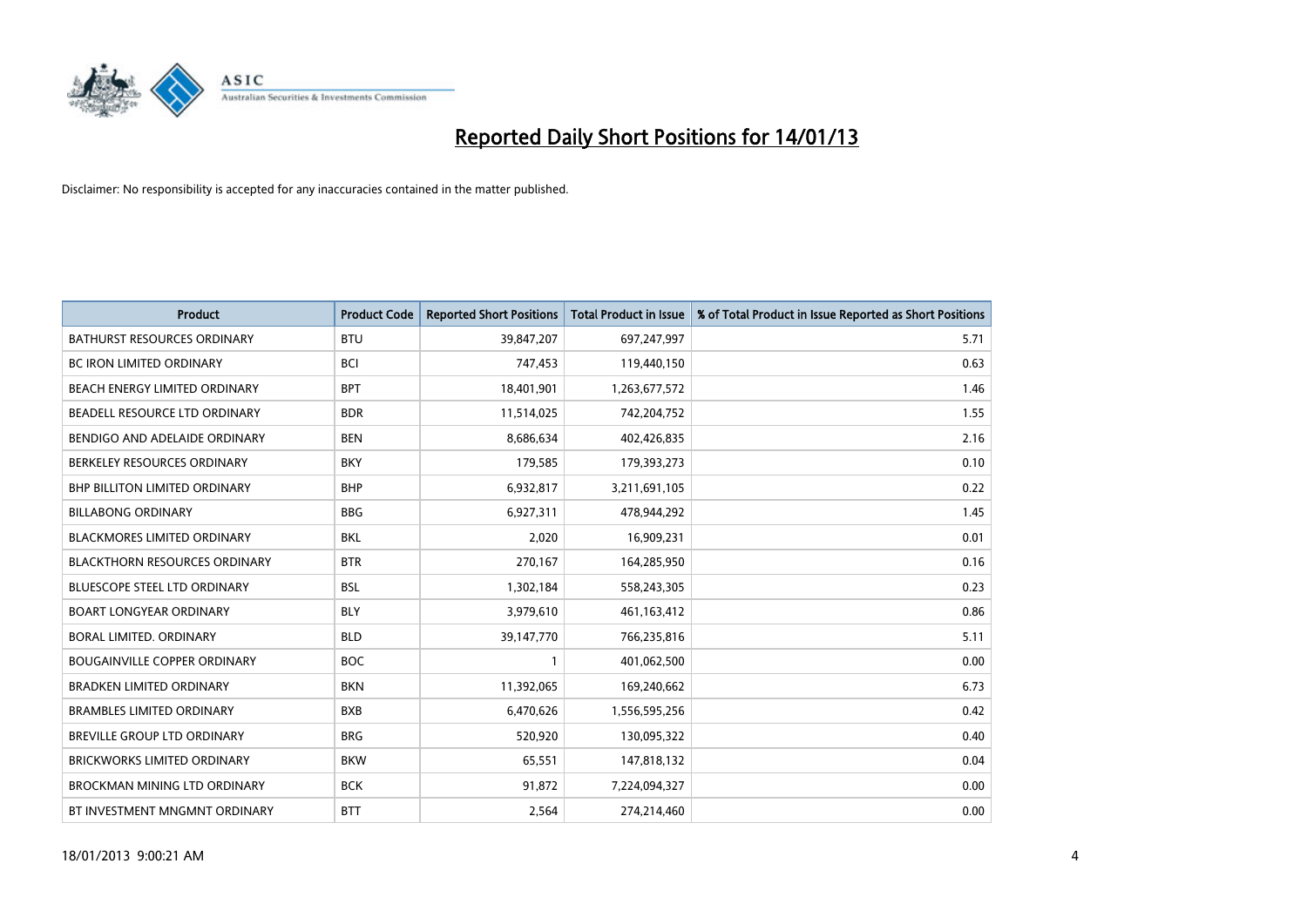

| <b>Product</b>                          | <b>Product Code</b> | <b>Reported Short Positions</b> | Total Product in Issue | % of Total Product in Issue Reported as Short Positions |
|-----------------------------------------|---------------------|---------------------------------|------------------------|---------------------------------------------------------|
| <b>BURU ENERGY ORDINARY</b>             | <b>BRU</b>          | 13,614,569                      | 273,769,554            | 4.97                                                    |
| <b>BWP TRUST ORDINARY UNITS</b>         | <b>BWP</b>          | 3,237,784                       | 533,645,790            | 0.61                                                    |
| CABCHARGE AUSTRALIA ORDINARY            | CAB                 | 6,202,597                       | 120,430,683            | 5.15                                                    |
| CALIBRE GROUP LTD ORDINARY              | <b>CGH</b>          | 513,535                         | 307,378,401            | 0.17                                                    |
| CALTEX AUSTRALIA ORDINARY               | <b>CTX</b>          | 4,737,917                       | 270,000,000            | 1.75                                                    |
| CAPE LAMBERT RES LTD ORDINARY           | <b>CFE</b>          | 741,380                         | 689,108,792            | 0.11                                                    |
| CARABELLA RES LTD ORDINARY              | <b>CLR</b>          | 53,326                          | 152,361,547            | 0.03                                                    |
| <b>CARBON ENERGY ORDINARY</b>           | <b>CNX</b>          | 43,538                          | 779,807,322            | 0.01                                                    |
| CARDNO LIMITED ORDINARY                 | <b>CDD</b>          | 5,763,938                       | 141,133,512            | 4.08                                                    |
| CARNARVON PETROLEUM ORDINARY            | <b>CVN</b>          | 1,122,063                       | 937,257,700            | 0.12                                                    |
| CARSALES.COM LTD ORDINARY               | <b>CRZ</b>          | 5,806,166                       | 235,768,495            | 2.46                                                    |
| CEDAR WOODS PROP. ORDINARY              | <b>CWP</b>          | 5,108                           | 73,047,793             | 0.01                                                    |
| CENTRAL PETROLEUM ORDINARY              | <b>CTP</b>          | 676,268                         | 1,386,978,365          | 0.05                                                    |
| CENTRO RETAIL AUST ORD/UNIT STAPLED SEC | <b>CRF</b>          | 5,778,229                       | 1,427,391,696          | 0.40                                                    |
| <b>CERAMIC FUEL CELLS ORDINARY</b>      | <b>CFU</b>          | 390                             | 1,559,231,320          | 0.00                                                    |
| CFS RETAIL TRUST GRP STAPLED SECURITIES | <b>CFX</b>          | 36,930,620                      | 2,828,495,659          | 1.31                                                    |
| CHALLENGER DIV.PRO. STAPLED UNITS       | <b>CDI</b>          | 54,675                          | 214,101,013            | 0.03                                                    |
| <b>CHALLENGER LIMITED ORDINARY</b>      | <b>CGF</b>          | 3,774,430                       | 539,090,985            | 0.70                                                    |
| CHARTER HALL GROUP STAPLED US PROHIBIT. | <b>CHC</b>          | 422,251                         | 298,860,383            | 0.14                                                    |
| <b>CHARTER HALL RETAIL UNITS</b>        | <b>COR</b>          | 885.498                         | 334.098.571            | 0.27                                                    |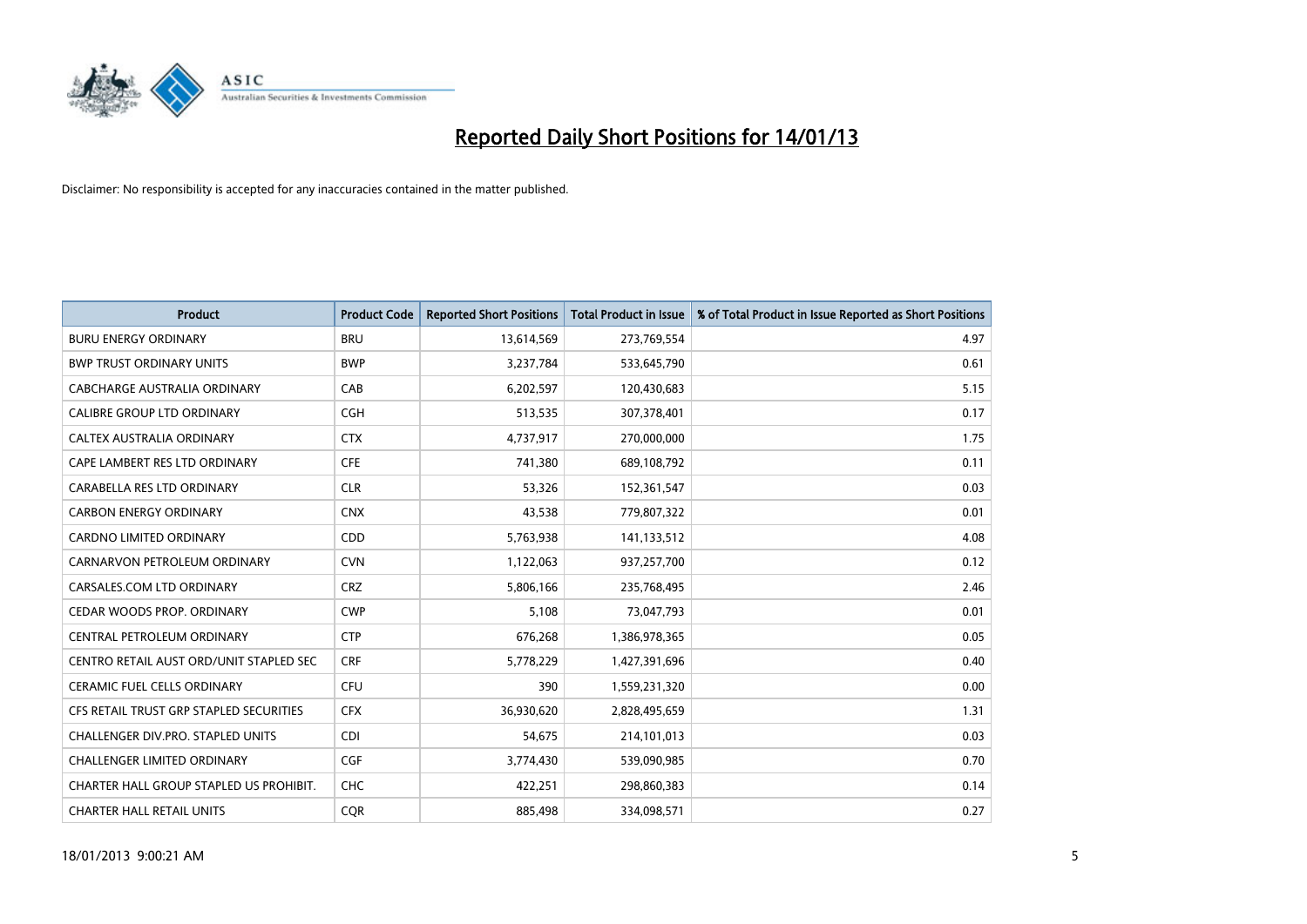

| <b>Product</b>                          | <b>Product Code</b> | <b>Reported Short Positions</b> | <b>Total Product in Issue</b> | % of Total Product in Issue Reported as Short Positions |
|-----------------------------------------|---------------------|---------------------------------|-------------------------------|---------------------------------------------------------|
| <b>CHORUS LIMITED ORDINARY</b>          | <b>CNU</b>          | 1,053,075                       | 385,082,123                   | 0.27                                                    |
| CITIGOLD CORP LTD ORDINARY              | <b>CTO</b>          | 1,433,288                       | 1,352,907,765                 | 0.11                                                    |
| <b>CLOUGH LIMITED ORDINARY</b>          | <b>CLO</b>          | 80.174                          | 775,259,839                   | 0.01                                                    |
| <b>CNPR GRP UNITS/ORD STAPLED</b>       | <b>CNP</b>          | 2,537                           | 972,414,514                   | 0.00                                                    |
| COAL OF AFRICA LTD ORDINARY             | <b>CZA</b>          | 67,650                          | 800,951,034                   | 0.01                                                    |
| <b>COALSPUR MINES LTD ORDINARY</b>      | <b>CPL</b>          | 12,041,425                      | 633,521,235                   | 1.90                                                    |
| COCA-COLA AMATIL ORDINARY               | <b>CCL</b>          | 4,332,177                       | 762,133,414                   | 0.57                                                    |
| <b>COCHLEAR LIMITED ORDINARY</b>        | <b>COH</b>          | 4,879,137                       | 57,026,689                    | 8.56                                                    |
| <b>COCKATOO COAL ORDINARY</b>           | <b>COK</b>          | 13,748,064                      | 1,016,746,908                 | 1.35                                                    |
| <b>CODAN LIMITED ORDINARY</b>           | <b>CDA</b>          | 17,971                          | 176,862,573                   | 0.01                                                    |
| <b>COFFEY INTERNATIONAL ORDINARY</b>    | <b>COF</b>          | 647                             | 255,833,165                   | 0.00                                                    |
| <b>COLLINS FOODS LTD ORDINARY</b>       | <b>CKF</b>          | 321,426                         | 93,000,003                    | 0.35                                                    |
| COMMONWEALTH BANK, ORDINARY             | <b>CBA</b>          | 12,439,014                      | 1,609,180,841                 | 0.77                                                    |
| <b>COMMONWEALTH PROP ORDINARY UNITS</b> | <b>CPA</b>          | 14,531,369                      | 2,347,003,413                 | 0.62                                                    |
| <b>COMPASS RESOURCES ORDINARY</b>       | <b>CMR</b>          | 7,472                           | 1,403,744,100                 | 0.00                                                    |
| COMPUTERSHARE LTD ORDINARY              | <b>CPU</b>          | 13,514,559                      | 555,664,059                   | 2.43                                                    |
| CONTINENTAL COAL LTD ORDINARY           | CCC                 | 983                             | 473,061,772                   | 0.00                                                    |
| COOPER ENERGY LTD ORDINARY              | <b>COE</b>          | 208,880                         | 329,034,654                   | 0.06                                                    |
| <b>CORP TRAVEL LIMITED ORDINARY</b>     | <b>CTD</b>          | 134,863                         | 74,971,020                    | 0.18                                                    |
| <b>CREDIT CORP GROUP ORDINARY</b>       | <b>CCP</b>          | 26,902                          | 45,932,899                    | 0.06                                                    |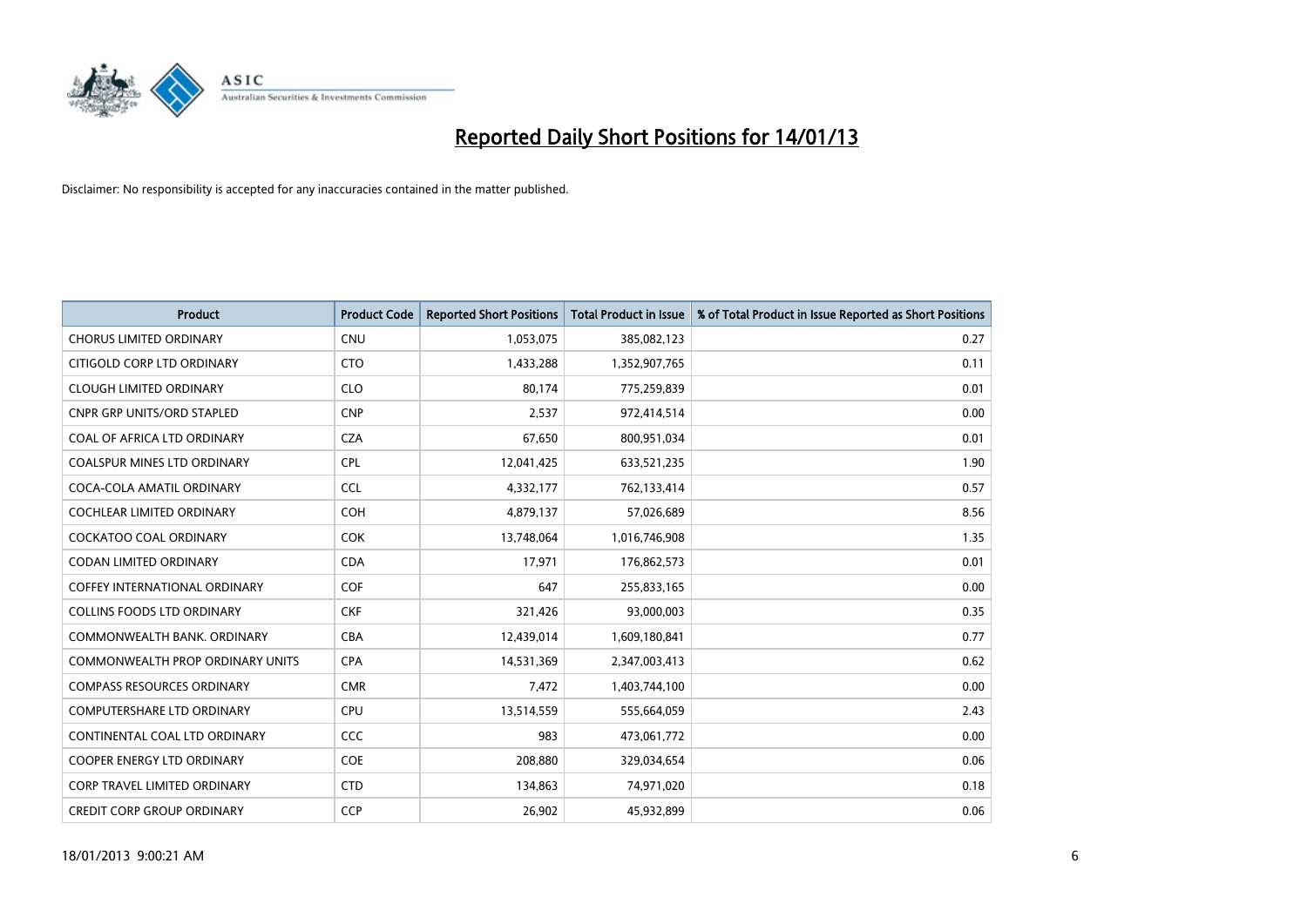

| <b>Product</b>                          | <b>Product Code</b> | <b>Reported Short Positions</b> | <b>Total Product in Issue</b> | % of Total Product in Issue Reported as Short Positions |
|-----------------------------------------|---------------------|---------------------------------|-------------------------------|---------------------------------------------------------|
| <b>CROMWELL PROP STAPLED SECURITIES</b> | <b>CMW</b>          | 294,590                         | 1,407,704,638                 | 0.02                                                    |
| <b>CROWN LIMITED ORDINARY</b>           | <b>CWN</b>          | 7,716,511                       | 728,394,185                   | 1.06                                                    |
| <b>CSG LIMITED ORDINARY</b>             | CSV                 | 570,392                         | 278,394,845                   | 0.20                                                    |
| <b>CSL LIMITED ORDINARY</b>             | <b>CSL</b>          | 2,074,358                       | 498,756,024                   | 0.42                                                    |
| <b>CSR LIMITED ORDINARY</b>             | <b>CSR</b>          | 42,115,056                      | 506,000,315                   | 8.32                                                    |
| <b>CUDECO LIMITED ORDINARY</b>          | CDU                 | 5,373,964                       | 188,943,961                   | 2.84                                                    |
| DART ENERGY LTD ORDINARY                | <b>DTE</b>          | 15,595,987                      | 878,168,388                   | 1.78                                                    |
| DAVID JONES LIMITED ORDINARY            | <b>DIS</b>          | 58,731,257                      | 531,788,775                   | 11.04                                                   |
| <b>DECMIL GROUP LIMITED ORDINARY</b>    | <b>DCG</b>          | 952,413                         | 168,203,219                   | 0.57                                                    |
| DEXUS PROPERTY GROUP STAPLED UNITS      | <b>DXS</b>          | 12,599,373                      | 4,839,024,176                 | 0.26                                                    |
| DISCOVERY METALS LTD ORDINARY           | <b>DML</b>          | 2,116,550                       | 486,986,451                   | 0.43                                                    |
| DOMINO PIZZA ENTERPR ORDINARY           | <b>DMP</b>          | 84,646                          | 70,192,674                    | 0.12                                                    |
| DORAY MINERALS LTD ORDINARY             | <b>DRM</b>          | 105,000                         | 139,200,101                   | 0.08                                                    |
| DOWNER EDI LIMITED ORDINARY             | <b>DOW</b>          | 5,476,140                       | 429,100,296                   | 1.28                                                    |
| DRILLSEARCH ENERGY ORDINARY             | <b>DLS</b>          | 1,501,987                       | 427,353,371                   | 0.35                                                    |
| DUET GROUP STAPLED US PROHIBIT.         | <b>DUE</b>          | 3,856,425                       | 1,158,216,750                 | 0.33                                                    |
| DULUXGROUP LIMITED ORDINARY             | <b>DLX</b>          | 8,629,046                       | 374,507,181                   | 2.30                                                    |
| <b>DWS LTD ORDINARY</b>                 | <b>DWS</b>          | 101,719                         | 132,362,763                   | 0.08                                                    |
| ECHO ENTERTAINMENT ORDINARY             | <b>EGP</b>          | 10,321,544                      | 825,672,730                   | 1.25                                                    |
| ELDERS LIMITED ORDINARY                 | <b>ELD</b>          | 19,029,031                      | 448,598,480                   | 4.24                                                    |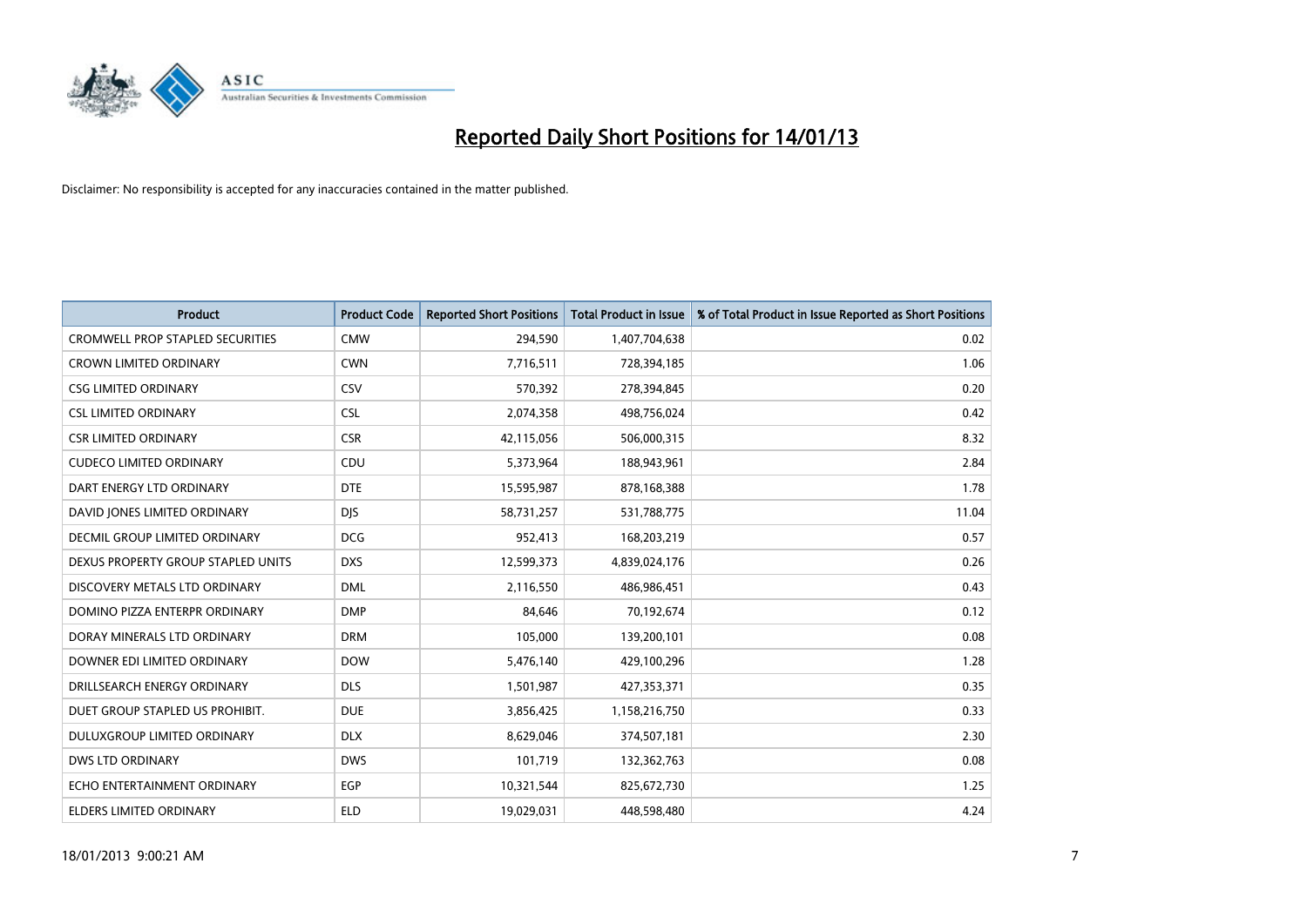

| <b>Product</b>                        | <b>Product Code</b> | <b>Reported Short Positions</b> | <b>Total Product in Issue</b> | % of Total Product in Issue Reported as Short Positions |
|---------------------------------------|---------------------|---------------------------------|-------------------------------|---------------------------------------------------------|
| ELEMENTAL MINERALS ORDINARY           | <b>ELM</b>          | 32,769                          | 288,587,228                   | 0.01                                                    |
| ELEMENTOS LIMITED ORDINARY            | <b>ELT</b>          | 16                              | 148,352,638                   | 0.00                                                    |
| <b>EMECO HOLDINGS ORDINARY</b>        | <b>EHL</b>          | 6,541,717                       | 599,675,707                   | 1.09                                                    |
| <b>ENDEAVOUR MIN CORP CDI 1:1</b>     | <b>EVR</b>          | 216,908                         | 128,051,824                   | 0.17                                                    |
| <b>ENERGY RESOURCES ORDINARY 'A'</b>  | <b>ERA</b>          | 6,966,867                       | 517,725,062                   | 1.35                                                    |
| <b>ENERGY WORLD CORPOR, ORDINARY</b>  | <b>EWC</b>          | 18,192,143                      | 1,734,166,672                 | 1.05                                                    |
| ENVESTRA LIMITED ORDINARY             | <b>ENV</b>          | 9,259,105                       | 1,603,333,497                 | 0.58                                                    |
| EQUATORIAL RES LTD ORDINARY           | <b>EQX</b>          | 118,155                         | 117,235,353                   | 0.10                                                    |
| ETHANE PIPELINE STAPLED SECURITIES    | <b>EPX</b>          | 1,153                           | 69,302,275                    | 0.00                                                    |
| EVOLUTION MINING LTD ORDINARY         | <b>EVN</b>          | 3,730,620                       | 708,092,989                   | 0.53                                                    |
| EXALT RESOURCES LTD ORDINARY          | <b>ERD</b>          | 18,849                          | 50,376,664                    | 0.04                                                    |
| FAIRFAX MEDIA LTD ORDINARY            | <b>FXJ</b>          | 360,523,796                     | 2,351,955,725                 | 15.33                                                   |
| FAR LTD ORDINARY                      | <b>FAR</b>          | 21,000,000                      | 2,499,846,742                 | 0.84                                                    |
| FISHER & PAYKEL H. ORDINARY           | <b>FPH</b>          | 40,001                          | 542,602,858                   | 0.01                                                    |
| FKP PROPERTY GROUP STAPLED SECURITIES | <b>FKP</b>          | 6,678,698                       | 321,578,705                   | 2.08                                                    |
| FLEETWOOD CORP ORDINARY               | <b>FWD</b>          | 2,969,883                       | 60,033,258                    | 4.95                                                    |
| FLETCHER BUILDING ORDINARY            | <b>FBU</b>          | 6,489,179                       | 684,793,538                   | 0.95                                                    |
| FLEXIGROUP LIMITED ORDINARY           | <b>FXL</b>          | 470,588                         | 287,469,669                   | 0.16                                                    |
| FLIGHT CENTRE ORDINARY                | <b>FLT</b>          | 12,809,828                      | 100,165,616                   | 12.79                                                   |
| FLINDERS MINES LTD ORDINARY           | <b>FMS</b>          | 1,434,504                       | 1,821,300,404                 | 0.08                                                    |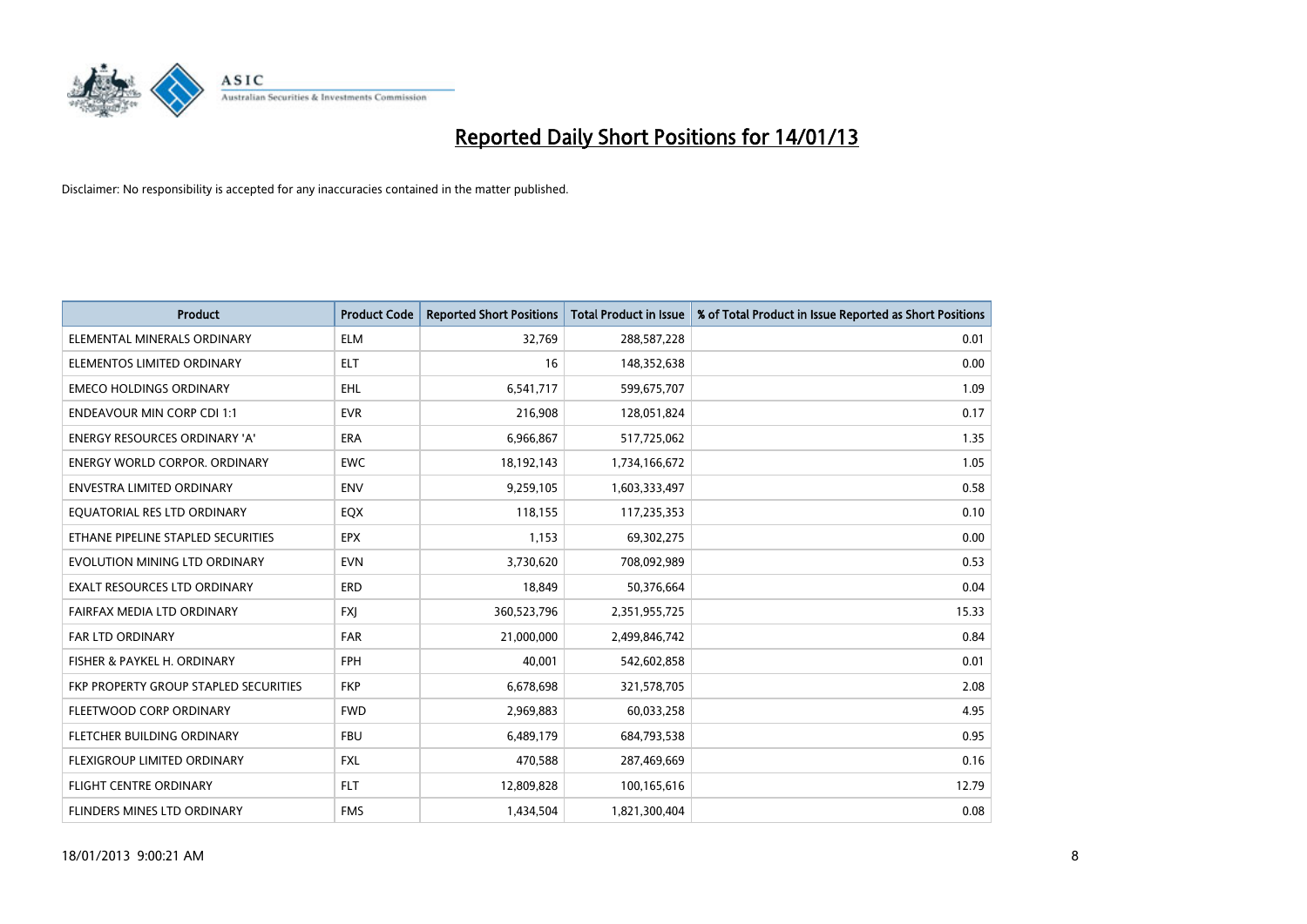

| <b>Product</b>                            | <b>Product Code</b> | <b>Reported Short Positions</b> | <b>Total Product in Issue</b> | % of Total Product in Issue Reported as Short Positions |
|-------------------------------------------|---------------------|---------------------------------|-------------------------------|---------------------------------------------------------|
| <b>FOCUS MINERALS LTD ORDINARY</b>        | <b>FML</b>          | 2,220,846                       | 8,822,771,352                 | 0.03                                                    |
| FONTERRA SHARE FUND ORDINARY UNITS        | FSF                 | 23,312                          | 95,592,485                    | 0.02                                                    |
| <b>FORGE GROUP LIMITED ORDINARY</b>       | FGE                 | 92,136                          | 86,169,014                    | 0.11                                                    |
| FORTESCUE METALS GRP ORDINARY             | <b>FMG</b>          | 177,926,122                     | 3,113,798,659                 | 5.71                                                    |
| <b>G.U.D. HOLDINGS ORDINARY</b>           | GUD                 | 1,599,636                       | 71,341,319                    | 2.24                                                    |
| <b>G8 EDUCATION LIMITED ORDINARY</b>      | <b>GEM</b>          | 420.826                         | 246,048,593                   | 0.17                                                    |
| <b>GALAXY RESOURCES ORDINARY</b>          | <b>GXY</b>          | 3,214,126                       | 560,357,421                   | 0.57                                                    |
| <b>GENETIC TECHNOLOGIES ORDINARY</b>      | <b>GTG</b>          | 647,100                         | 474,971,819                   | 0.14                                                    |
| <b>GEODYNAMICS LIMITED ORDINARY</b>       | GDY                 | 850                             | 406,452,608                   | 0.00                                                    |
| <b>GINDALBIE METALS LTD ORDINARY</b>      | <b>GBG</b>          | 26,254,176                      | 1,404,350,200                 | 1.87                                                    |
| <b>GOODMAN FIELDER. ORDINARY</b>          | <b>GFF</b>          | 24,147,186                      | 1,955,559,207                 | 1.23                                                    |
| <b>GOODMAN GROUP STAPLED US PROHIBIT.</b> | <b>GMG</b>          | 2,875,610                       | 1,713,233,947                 | 0.17                                                    |
| <b>GPT GROUP STAPLED SEC.</b>             | <b>GPT</b>          | 7,689,217                       | 1,766,785,075                 | 0.44                                                    |
| <b>GRAINCORP LIMITED A CLASS ORDINARY</b> | <b>GNC</b>          | 1,479,544                       | 228,855,628                   | 0.65                                                    |
| <b>GRANGE RESOURCES, ORDINARY</b>         | <b>GRR</b>          | 1,880,706                       | 1,155,487,102                 | 0.16                                                    |
| <b>GREENLAND MIN EN LTD ORDINARY</b>      | GGG                 | 4,415,036                       | 567,937,409                   | 0.78                                                    |
| <b>GRYPHON MINERALS LTD ORDINARY</b>      | GRY                 | 17,418,774                      | 400,464,983                   | 4.35                                                    |
| <b>GUILDFORD COAL LTD ORDINARY</b>        | <b>GUF</b>          | 829,827                         | 521,046,899                   | 0.16                                                    |
| <b>GUNNS LIMITED ORDINARY</b>             | <b>GNS</b>          | 51,528,090                      | 848,401,559                   | 6.07                                                    |
| <b>GWA GROUP LTD ORDINARY</b>             | <b>GWA</b>          | 8,405,281                       | 304,706,899                   | 2.76                                                    |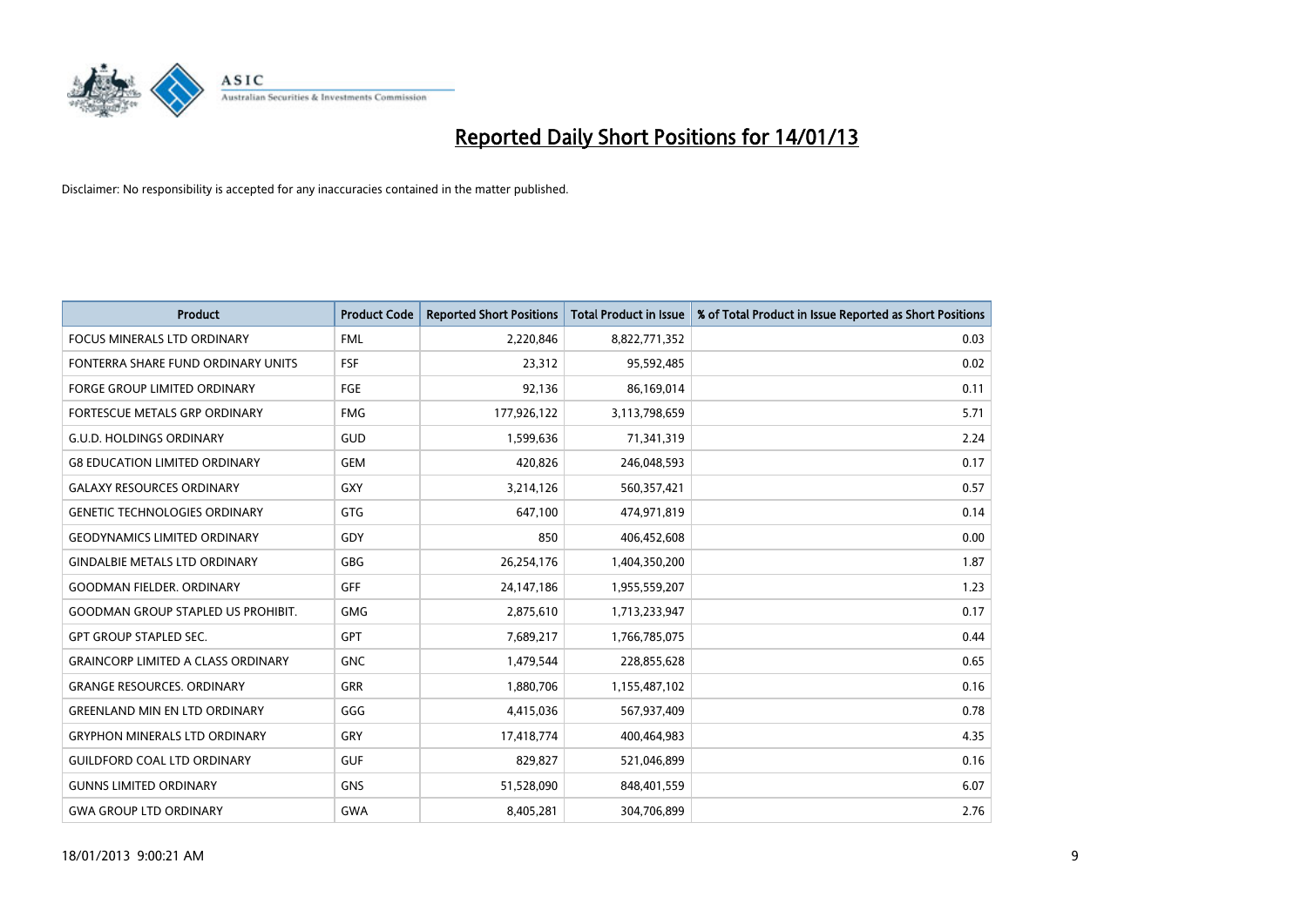

| <b>Product</b>                      | <b>Product Code</b> | <b>Reported Short Positions</b> | <b>Total Product in Issue</b> | % of Total Product in Issue Reported as Short Positions |
|-------------------------------------|---------------------|---------------------------------|-------------------------------|---------------------------------------------------------|
| HARVEY NORMAN ORDINARY              | <b>HVN</b>          | 121,454,174                     | 1,062,316,784                 | 11.43                                                   |
| HASTIE GROUP LIMITED ORDINARY       | <b>HST</b>          | 233,914                         | 137,353,504                   | 0.17                                                    |
| <b>HENDERSON GROUP CDI 1:1</b>      | <b>HGG</b>          | 1,080,864                       | 717,648,677                   | 0.15                                                    |
| HFA HOLDINGS LIMITED ORDINARY       | <b>HFA</b>          | 3,809                           | 117,332,831                   | 0.00                                                    |
| HILLGROVE RES LTD ORDINARY          | <b>HGO</b>          | 3,410,553                       | 1,022,760,221                 | 0.33                                                    |
| HILLS HOLDINGS LTD ORDINARY         | <b>HIL</b>          | 3,177,958                       | 246,500,444                   | 1.29                                                    |
| HORIZON OIL LIMITED ORDINARY        | <b>HZN</b>          | 29,115,618                      | 1,130,811,515                 | 2.57                                                    |
| HOT CHILI LTD ORDINARY              | <b>HCH</b>          | 997,524                         | 286,776,224                   | 0.35                                                    |
| <b>ICON ENERGY LIMITED ORDINARY</b> | <b>ICN</b>          | 72                              | 533,391,210                   | 0.00                                                    |
| <b>IINET LIMITED ORDINARY</b>       | <b>IIN</b>          | 98,200                          | 161,238,847                   | 0.06                                                    |
| ILUKA RESOURCES ORDINARY            | ILU                 | 65,418,039                      | 418,700,517                   | 15.62                                                   |
| <b>IMDEX LIMITED ORDINARY</b>       | <b>IMD</b>          | 999,192                         | 210,473,188                   | 0.47                                                    |
| <b>INCITEC PIVOT ORDINARY</b>       | IPL                 | 6,517,228                       | 1,628,730,107                 | 0.40                                                    |
| <b>INDEPENDENCE GROUP ORDINARY</b>  | <b>IGO</b>          | 4,226,323                       | 232,882,535                   | 1.81                                                    |
| <b>INDOPHIL RESOURCES ORDINARY</b>  | <b>IRN</b>          | 1,497,247                       | 1,203,146,194                 | 0.12                                                    |
| INFIGEN ENERGY STAPLED SECURITIES   | <b>IFN</b>          | 3,351,014                       | 762,265,972                   | 0.44                                                    |
| <b>INSURANCE AUSTRALIA ORDINARY</b> | IAG                 | 5,648,687                       | 2,079,034,021                 | 0.27                                                    |
| INTEGRA MINING LTD. ORDINARY        | <b>IGR</b>          | 8,666                           | 934,440,899                   | 0.00                                                    |
| <b>INTEGRATED RESEARCH ORDINARY</b> | IRI                 | 16,670                          | 168,359,453                   | 0.01                                                    |
| <b>INTREPID MINES ORDINARY</b>      | <b>IAU</b>          | 10,113,678                      | 555,419,975                   | 1.82                                                    |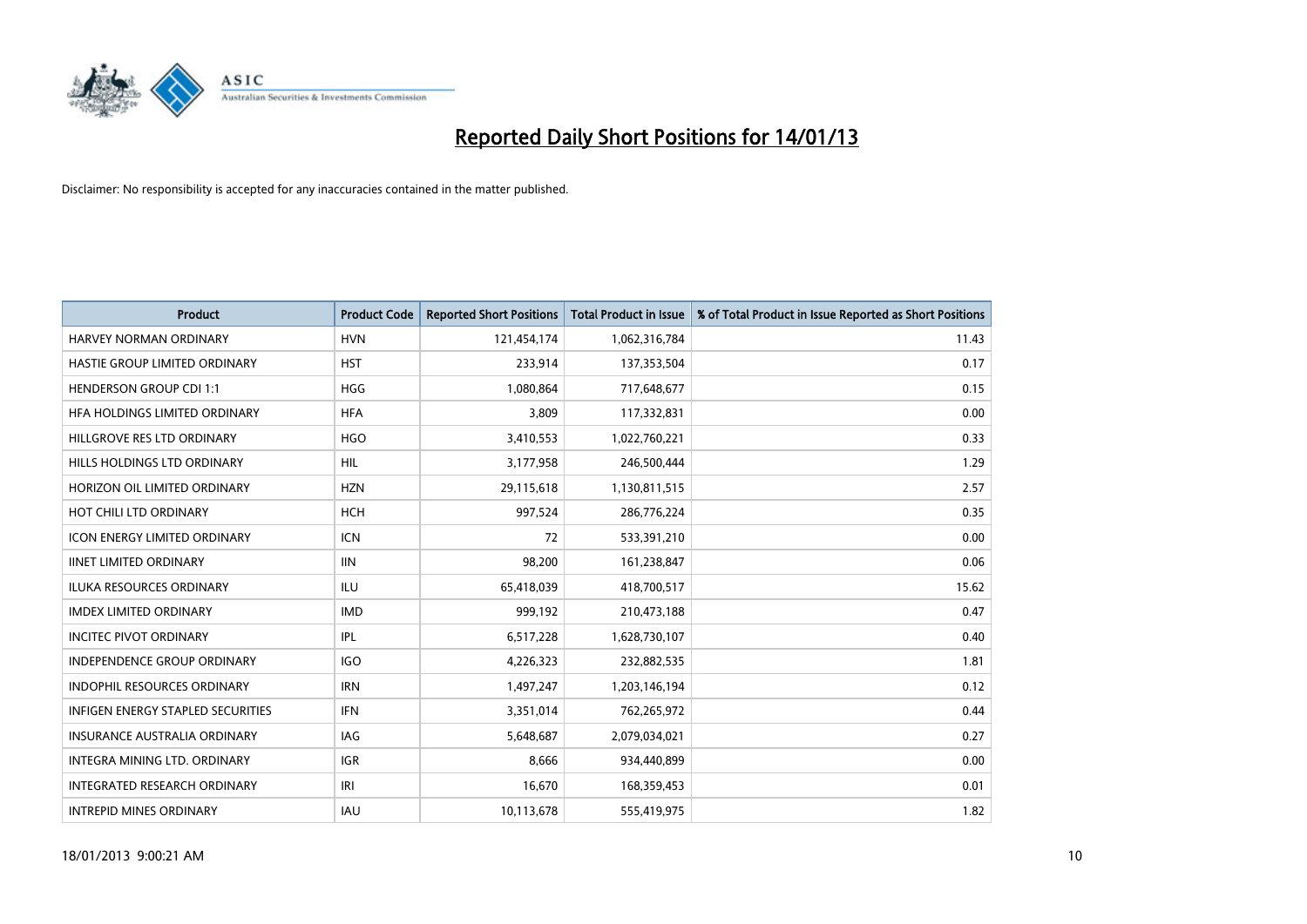

| <b>Product</b>                                  | <b>Product Code</b> | <b>Reported Short Positions</b> | <b>Total Product in Issue</b> | % of Total Product in Issue Reported as Short Positions |
|-------------------------------------------------|---------------------|---------------------------------|-------------------------------|---------------------------------------------------------|
| <b>INVESTA OFFICE FUND STAPLED SECURITIES</b>   | <b>IOF</b>          | 3,179,056                       | 614,047,458                   | 0.52                                                    |
| <b>INVOCARE LIMITED ORDINARY</b>                | IVC                 | 3,045,093                       | 110,030,298                   | 2.77                                                    |
| <b>ION LIMITED ORDINARY</b>                     | <b>ION</b>          | 164,453                         | 256,365,105                   | 0.06                                                    |
| <b>IOOF HOLDINGS LTD ORDINARY</b>               | <b>IFL</b>          | 1,376,450                       | 229,794,395                   | 0.60                                                    |
| <b>IRESS LIMITED ORDINARY</b>                   | <b>IRE</b>          | 1,897,748                       | 128,620,231                   | 1.48                                                    |
| <b>IRON ORE HOLDINGS ORDINARY</b>               | <b>IOH</b>          | 39,352                          | 161,174,005                   | 0.02                                                    |
| ISHARES S&P 500 CDI 1:1                         | <b>IVV</b>          | 769                             | 116,350,000                   | 0.00                                                    |
| <b>IVANHOE AUSTRALIA ORDINARY</b>               | <b>IVA</b>          | 1,604,720                       | 714,483,151                   | 0.22                                                    |
| <b>JAMES HARDIE INDUST CHESS DEPOSITARY INT</b> | <b>IHX</b>          | 9,065,695                       | 440,917,727                   | 2.06                                                    |
| <b>IB HI-FI LIMITED ORDINARY</b>                | <b>IBH</b>          | 18,936,792                      | 98,850,643                    | 19.16                                                   |
| <b>JUMBO INTERACTIVE ORDINARY</b>               | <b>JIN</b>          | 1,000                           | 43,002,560                    | 0.00                                                    |
| <b>JUPITER MINES ORDINARY</b>                   | <b>IMS</b>          | 1,672                           | 2,281,835,383                 | 0.00                                                    |
| KAGARA LTD ORDINARY                             | KZL                 | 3,034,733                       | 798,953,117                   | 0.38                                                    |
| KANGAROO RES LTD ORDINARY                       | <b>KRL</b>          | 191,687                         | 3,434,430,012                 | 0.01                                                    |
| KAROON GAS AUSTRALIA ORDINARY                   | <b>KAR</b>          | 154,778                         | 221,420,769                   | 0.07                                                    |
| KATHMANDU HOLD LTD ORDINARY                     | <b>KMD</b>          | 588,972                         | 200,215,894                   | 0.29                                                    |
| <b>KBL MINING LIMITED ORDINARY</b>              | <b>KBL</b>          | 1,820                           | 293,535,629                   | 0.00                                                    |
| KENTOR GOLD LIMITED ORDINARY                    | KGL                 | 275                             | 140,040,563                   | 0.00                                                    |
| KINGSGATE CONSOLID. ORDINARY                    | <b>KCN</b>          | 8,869,435                       | 151,828,173                   | 5.84                                                    |
| KINGSROSE MINING LTD ORDINARY                   | <b>KRM</b>          | 127,065                         | 291,261,517                   | 0.04                                                    |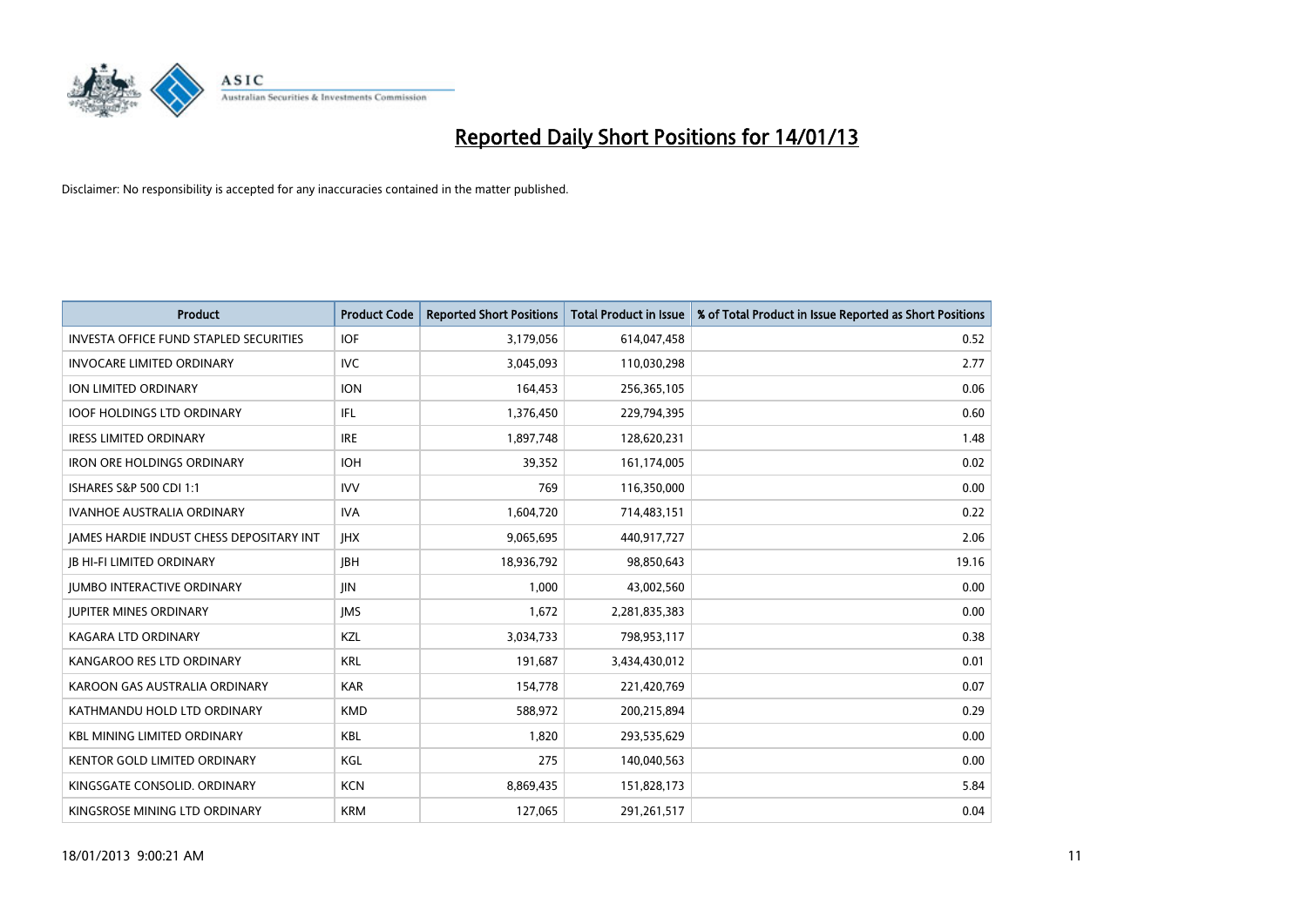

| <b>Product</b>                        | <b>Product Code</b> | <b>Reported Short Positions</b> | <b>Total Product in Issue</b> | % of Total Product in Issue Reported as Short Positions |
|---------------------------------------|---------------------|---------------------------------|-------------------------------|---------------------------------------------------------|
| LEIGHTON HOLDINGS ORDINARY            | LEI                 | 8,588,313                       | 337, 164, 188                 | 2.55                                                    |
| LEND LEASE GROUP UNIT/ORD STAPLED     | LLC                 | 5,529,027                       | 574,351,883                   | 0.96                                                    |
| LINC ENERGY LTD ORDINARY              | <b>LNC</b>          | 23,457,239                      | 504,487,631                   | 4.65                                                    |
| LIQUEFIED NATURAL ORDINARY            | <b>LNG</b>          | 272,800                         | 267,699,015                   | 0.10                                                    |
| LYCOPODIUM LIMITED ORDINARY           | LYL                 | 602                             | 38,755,103                    | 0.00                                                    |
| LYNAS CORPORATION ORDINARY            | <b>LYC</b>          | 135,703,112                     | 1,960,801,292                 | 6.92                                                    |
| M2 TELECOMMUNICATION ORDINARY         | <b>MTU</b>          | 6,460,706                       | 157,976,251                   | 4.09                                                    |
| MACA LIMITED ORDINARY                 | <b>MLD</b>          | 968,206                         | 150,000,000                   | 0.65                                                    |
| <b>MACMAHON HOLDINGS ORDINARY</b>     | <b>MAH</b>          | 22,560,333                      | 1,020,539,461                 | 2.21                                                    |
| MACO ATLAS ROADS GRP ORDINARY STAPLED | <b>MOA</b>          | 3,215,470                       | 478,531,436                   | 0.67                                                    |
| MACQUARIE GROUP LTD ORDINARY          | <b>MOG</b>          | 5,349,113                       | 339,178,329                   | 1.58                                                    |
| <b>MATRIX C &amp; E LTD ORDINARY</b>  | <b>MCE</b>          | 3,935,833                       | 94,555,428                    | 4.16                                                    |
| MAVERICK DRILLING ORDINARY            | <b>MAD</b>          | 12,159,648                      | 452,726,751                   | 2.69                                                    |
| MAYNE PHARMA LTD ORDINARY             | <b>MYX</b>          | 546,300                         | 545,527,413                   | 0.10                                                    |
| MCMILLAN SHAKESPEARE ORDINARY         | <b>MMS</b>          | 657,233                         | 74,523,965                    | 0.88                                                    |
| MCPHERSON'S LTD ORDINARY              | <b>MCP</b>          | 820                             | 73,106,633                    | 0.00                                                    |
| MEDUSA MINING LTD ORDINARY            | <b>MML</b>          | 2,878,262                       | 188,903,911                   | 1.52                                                    |
| MELBOURNE IT LIMITED ORDINARY         | <b>MLB</b>          | 551,292                         | 82,451,363                    | 0.67                                                    |
| MEO AUSTRALIA LTD ORDINARY            | <b>MEO</b>          | 489,075                         | 627,264,587                   | 0.08                                                    |
| MERMAID MARINE ORDINARY               | <b>MRM</b>          | 899,414                         | 223,832,900                   | 0.40                                                    |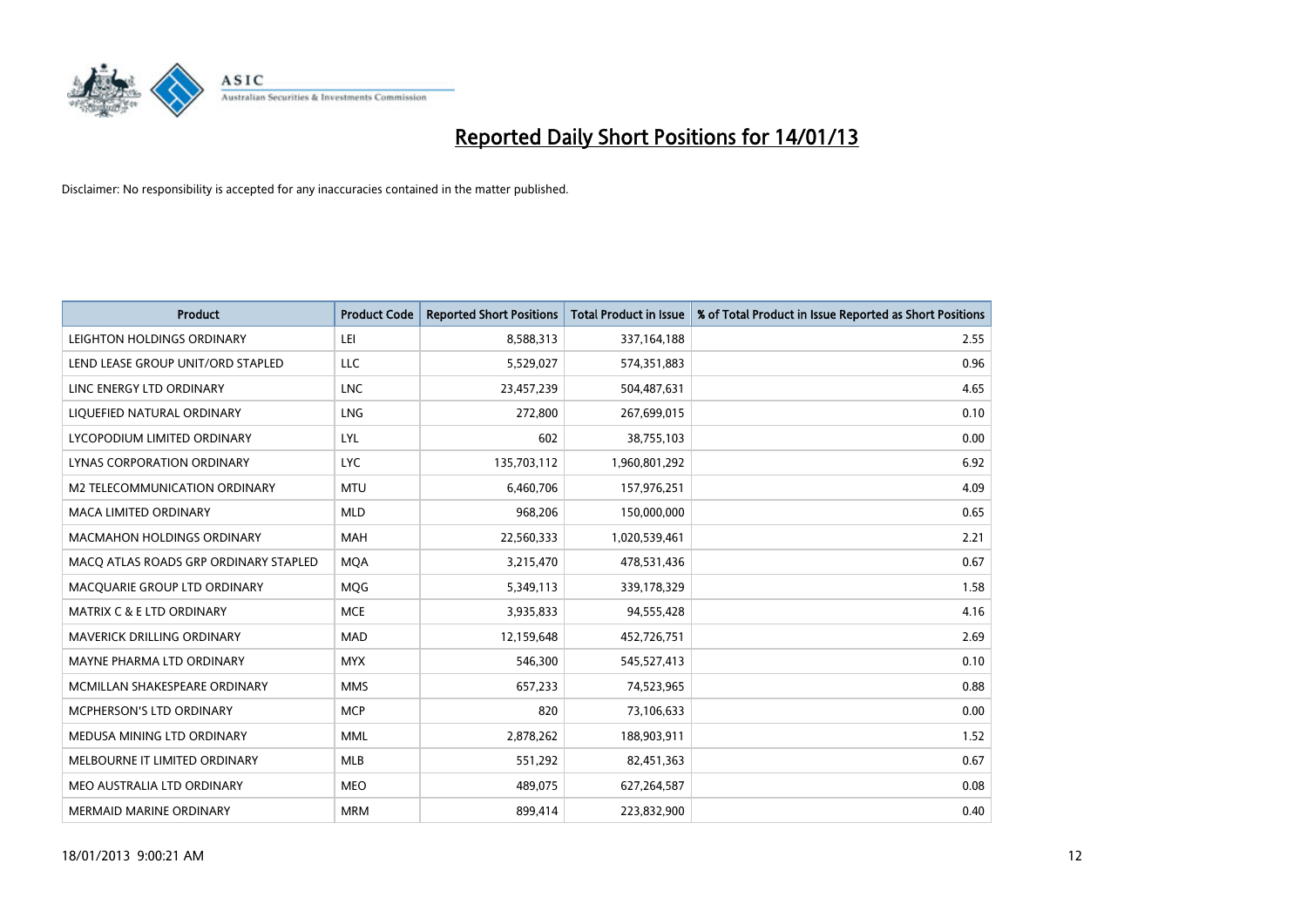

| <b>Product</b>                    | <b>Product Code</b> | <b>Reported Short Positions</b> | <b>Total Product in Issue</b> | % of Total Product in Issue Reported as Short Positions |
|-----------------------------------|---------------------|---------------------------------|-------------------------------|---------------------------------------------------------|
| MESOBLAST LIMITED ORDINARY        | <b>MSB</b>          | 10,182,624                      | 287,132,832                   | 3.55                                                    |
| METALS X LIMITED ORDINARY         | <b>MLX</b>          | 6,701,927                       | 1,651,766,110                 | 0.41                                                    |
| METCASH LIMITED ORDINARY          | <b>MTS</b>          | 93,210,307                      | 880,704,786                   | 10.58                                                   |
| METMINCO LIMITED ORDINARY         | <b>MNC</b>          | 54,825                          | 1,749,543,023                 | 0.00                                                    |
| MICLYN EXP OFFSHR ORDINARY        | <b>MIO</b>          | 124,931                         | 278,639,188                   | 0.04                                                    |
| MILTON CORPORATION ORDINARY       | <b>MLT</b>          | 12,800                          | 121,625,655                   | 0.01                                                    |
| MINCOR RESOURCES NL ORDINARY      | <b>MCR</b>          | 2,261,629                       | 188,208,274                   | 1.20                                                    |
| MINERAL DEPOSITS ORDINARY         | <b>MDL</b>          | 416,330                         | 83,538,786                    | 0.50                                                    |
| MINERAL RESOURCES, ORDINARY       | <b>MIN</b>          | 3,581,959                       | 185,333,269                   | 1.93                                                    |
| MIRABELA NICKEL LTD ORDINARY      | <b>MBN</b>          | 6,959,549                       | 876,582,736                   | 0.79                                                    |
| MIRVAC GROUP STAPLED SECURITIES   | <b>MGR</b>          | 3,272,377                       | 3,425,587,451                 | 0.10                                                    |
| MOLOPO ENERGY LTD ORDINARY        | <b>MPO</b>          | 720,691                         | 245,849,711                   | 0.29                                                    |
| MONADELPHOUS GROUP ORDINARY       | <b>MND</b>          | 6,788,888                       | 90,663,543                    | 7.49                                                    |
| MORTGAGE CHOICE LTD ORDINARY      | <b>MOC</b>          | 2,429,890                       | 123,431,282                   | 1.97                                                    |
| <b>MOUNT GIBSON IRON ORDINARY</b> | <b>MGX</b>          | 2,665,966                       | 1,090,584,232                 | 0.24                                                    |
| MURCHISON METALS LTD ORDINARY     | <b>MMX</b>          | 6,141,070                       | 450,497,346                   | 1.36                                                    |
| MYER HOLDINGS LTD ORDINARY        | <b>MYR</b>          | 79,233,299                      | 583,384,551                   | 13.58                                                   |
| MYSTATE LIMITED ORDINARY          | <b>MYS</b>          | 19,725                          | 87,117,374                    | 0.02                                                    |
| NATIONAL AUST, BANK ORDINARY      | <b>NAB</b>          | 12,174,242                      | 2,342,207,090                 | 0.52                                                    |
| NAVITAS LIMITED ORDINARY          | <b>NVT</b>          | 8,793,047                       | 375,367,918                   | 2.34                                                    |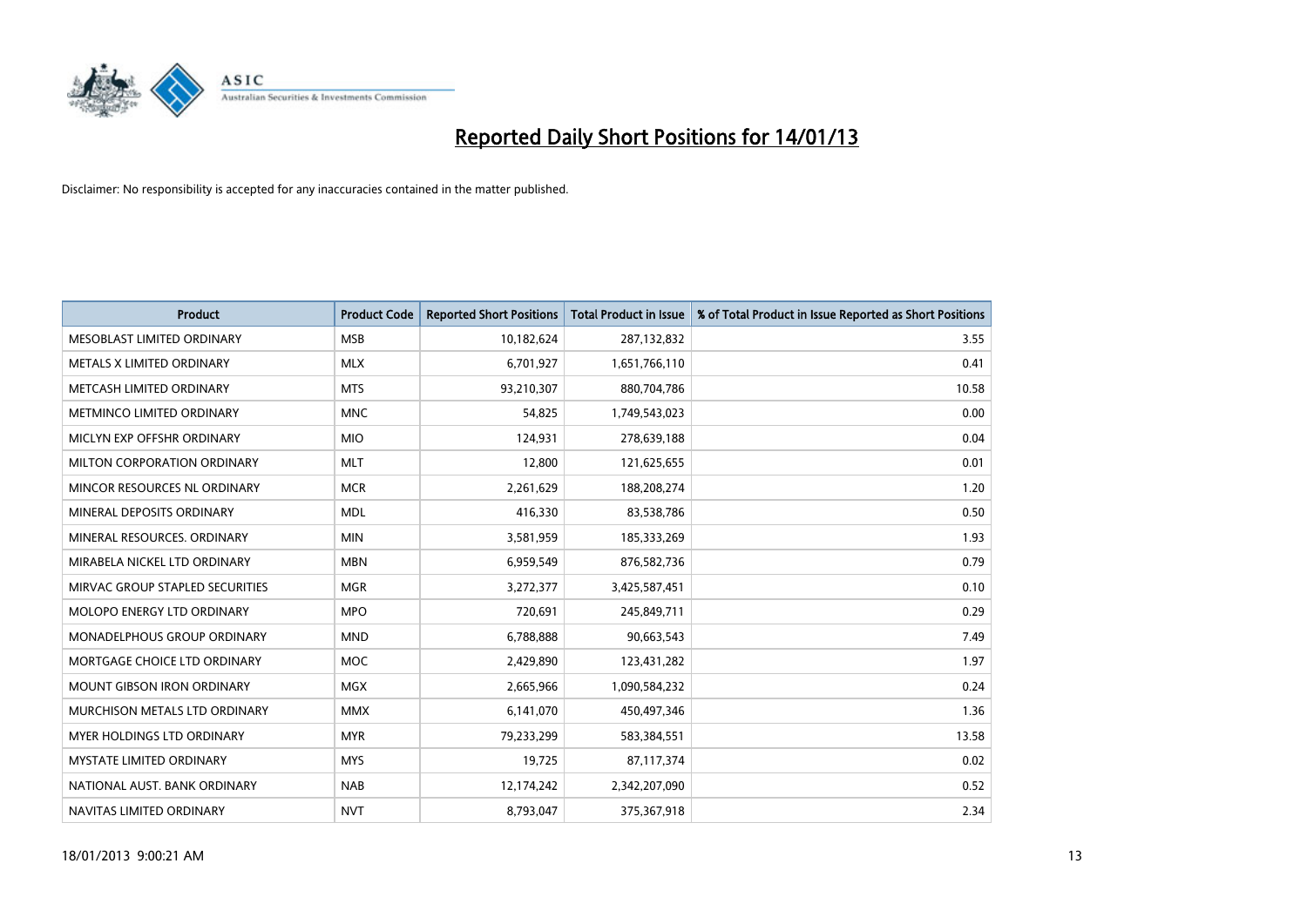

| <b>Product</b>                        | <b>Product Code</b> | <b>Reported Short Positions</b> | <b>Total Product in Issue</b> | % of Total Product in Issue Reported as Short Positions |
|---------------------------------------|---------------------|---------------------------------|-------------------------------|---------------------------------------------------------|
| NEON ENERGY LIMITED ORDINARY          | <b>NEN</b>          | 3,243,129                       | 549,844,091                   | 0.59                                                    |
| NEPTUNE MARINE ORDINARY               | <b>NMS</b>          | 60                              | 1,843,891,566                 | 0.00                                                    |
| NEW HOPE CORPORATION ORDINARY         | <b>NHC</b>          | 2,386,789                       | 830,563,352                   | 0.29                                                    |
| NEWCREST MINING ORDINARY              | <b>NCM</b>          | 2,820,148                       | 765,906,839                   | 0.37                                                    |
| NEWS CORP A NON-VOTING CDI            | <b>NWSLV</b>        | 2,462,584                       | 1,533,112,286                 | 0.16                                                    |
| NEWS CORP B VOTING CDI                | <b>NWS</b>          | 1,075,189                       | 798,520,953                   | 0.13                                                    |
| NEWSAT LIMITED ORDINARY               | <b>NWT</b>          | 58,617                          | 233,052,157                   | 0.03                                                    |
| NEXTDC LIMITED ORDINARY               | <b>NXT</b>          | 3,118,753                       | 172,602,288                   | 1.81                                                    |
| NEXUS ENERGY LIMITED ORDINARY         | <b>NXS</b>          | 9,103,317                       | 1,329,821,159                 | 0.68                                                    |
| NIDO PETROLEUM ORDINARY               | <b>NDO</b>          | 105,313                         | 1,601,120,957                 | 0.01                                                    |
| NOBLE MINERAL RES ORDINARY            | <b>NMG</b>          | 3,082,014                       | 666,397,952                   | 0.46                                                    |
| NORFOLK GROUP ORDINARY                | <b>NFK</b>          | 50                              | 158,890,730                   | 0.00                                                    |
| NORTHERN IRON LTD ORDINARY            | <b>NFE</b>          | 3,248,053                       | 484,405,314                   | 0.67                                                    |
| NORTHERN STAR ORDINARY                | <b>NST</b>          | 5,211,091                       | 424,218,168                   | 1.23                                                    |
| NRW HOLDINGS LIMITED ORDINARY         | <b>NWH</b>          | 1,748,762                       | 278,888,011                   | 0.63                                                    |
| NUFARM LIMITED ORDINARY               | <b>NUF</b>          | 6,069,752                       | 262,796,891                   | 2.31                                                    |
| OAKTON LIMITED ORDINARY               | <b>OKN</b>          | 9,177                           | 91,721,874                    | 0.01                                                    |
| OCEANAGOLD CORP. CHESS DEPOSITARY INT | <b>OGC</b>          | 2,017,787                       | 293,517,918                   | 0.69                                                    |
| OIL SEARCH LTD ORDINARY               | <b>OSH</b>          | 5,549,780                       | 1,334,756,742                 | 0.42                                                    |
| OM HOLDINGS LIMITED ORDINARY          | <b>OMH</b>          | 3,975,585                       | 673,423,337                   | 0.59                                                    |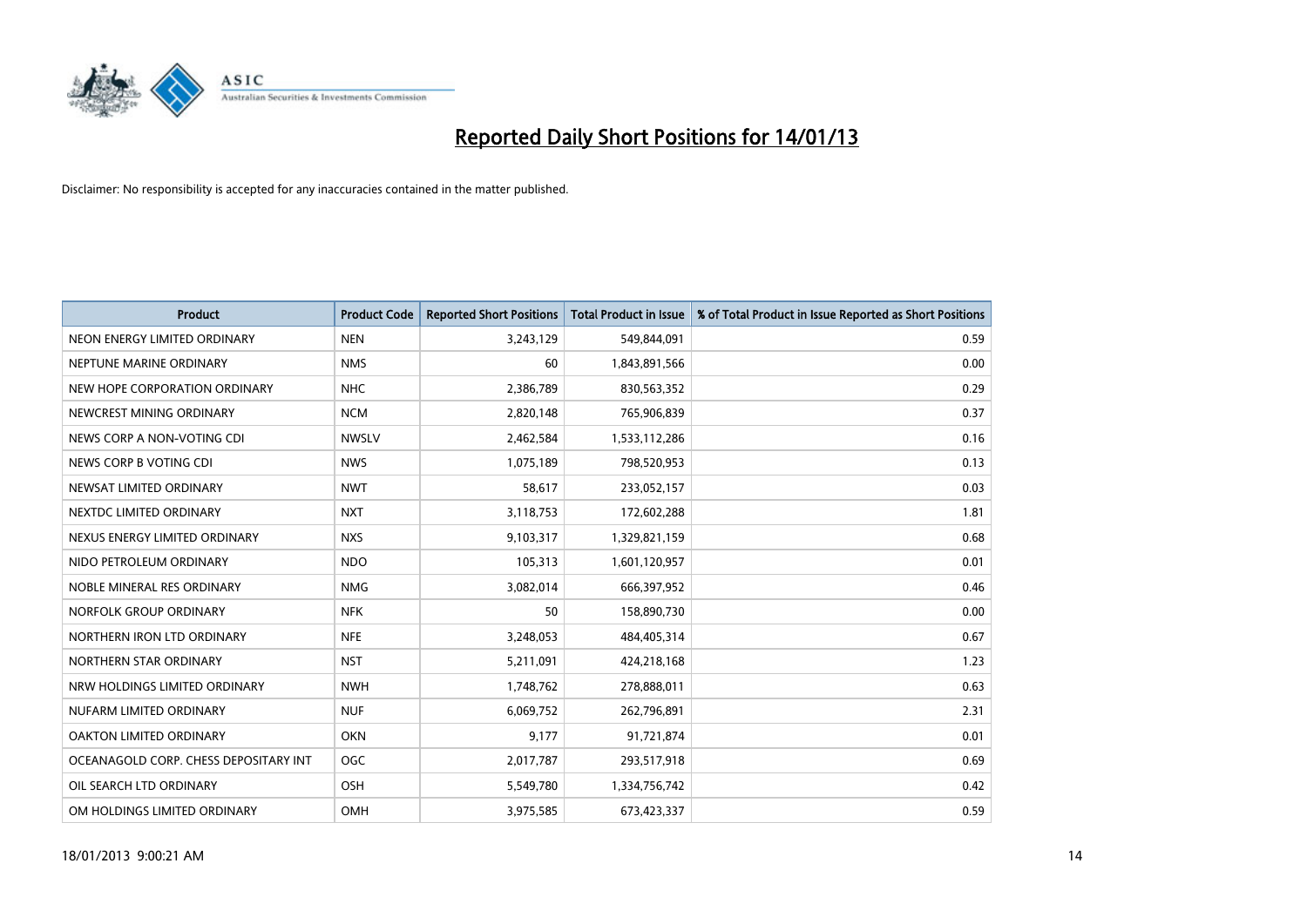

| <b>Product</b>               | <b>Product Code</b> | <b>Reported Short Positions</b> | <b>Total Product in Issue</b> | % of Total Product in Issue Reported as Short Positions |
|------------------------------|---------------------|---------------------------------|-------------------------------|---------------------------------------------------------|
| ORICA LIMITED ORDINARY       | ORI                 | 3,352,262                       | 366,686,516                   | 0.91                                                    |
| ORIGIN ENERGY ORDINARY       | <b>ORG</b>          | 15,193,229                      | 1,094,029,776                 | 1.39                                                    |
| OROCOBRE LIMITED ORDINARY    | <b>ORE</b>          | 107,457                         | 117,745,140                   | 0.09                                                    |
| OROTONGROUP LIMITED ORDINARY | <b>ORL</b>          | 34,394                          | 40,880,902                    | 0.08                                                    |
| ORPHEUS ENERGY LTD ORDINARY  | <b>OEG</b>          | 67,200                          | 130,475,919                   | 0.05                                                    |
| OZ MINERALS ORDINARY         | OZL                 | 5,982,993                       | 303,470,022                   | 1.97                                                    |
| PACIFIC BRANDS ORDINARY      | <b>PBG</b>          | 11,733,459                      | 912,915,695                   | 1.29                                                    |
| PALADIN ENERGY LTD ORDINARY  | <b>PDN</b>          | 97,942,964                      | 836,825,651                   | 11.70                                                   |
| PANAUST LIMITED ORDINARY     | <b>PNA</b>          | 1,834,365                       | 606,155,069                   | 0.30                                                    |
| PANORAMIC RESOURCES ORDINARY | PAN                 | 1,211,437                       | 256,058,555                   | 0.47                                                    |
| PAPERLINX LIMITED ORDINARY   | <b>PPX</b>          | 68,231                          | 609,280,761                   | 0.01                                                    |
| PAPILLON RES LTD ORDINARY    | <b>PIR</b>          | 1,111,991                       | 268,269,982                   | 0.41                                                    |
| PATTIES FOODS LTD ORDINARY   | PFL                 | 100,000                         | 139,065,639                   | 0.07                                                    |
| PEET LIMITED ORDINARY        | <b>PPC</b>          | 3,988,013                       | 321,013,141                   | 1.24                                                    |
| PERILYA LIMITED ORDINARY     | PEM                 | 514                             | 769,316,426                   | 0.00                                                    |
| PERPETUAL LIMITED ORDINARY   | <b>PPT</b>          | 2,069,938                       | 41,980,678                    | 4.93                                                    |
| PERSEUS MINING LTD ORDINARY  | PRU                 | 17,479,487                      | 457,962,088                   | 3.82                                                    |
| PHARMAXIS LTD ORDINARY       | <b>PXS</b>          | 6,415,101                       | 308,543,389                   | 2.08                                                    |
| PLATINUM ASSET ORDINARY      | <b>PTM</b>          | 12,684,033                      | 561,347,878                   | 2.26                                                    |
| PLATINUM AUSTRALIA ORDINARY  | <b>PLA</b>          | 836,127                         | 504,968,043                   | 0.17                                                    |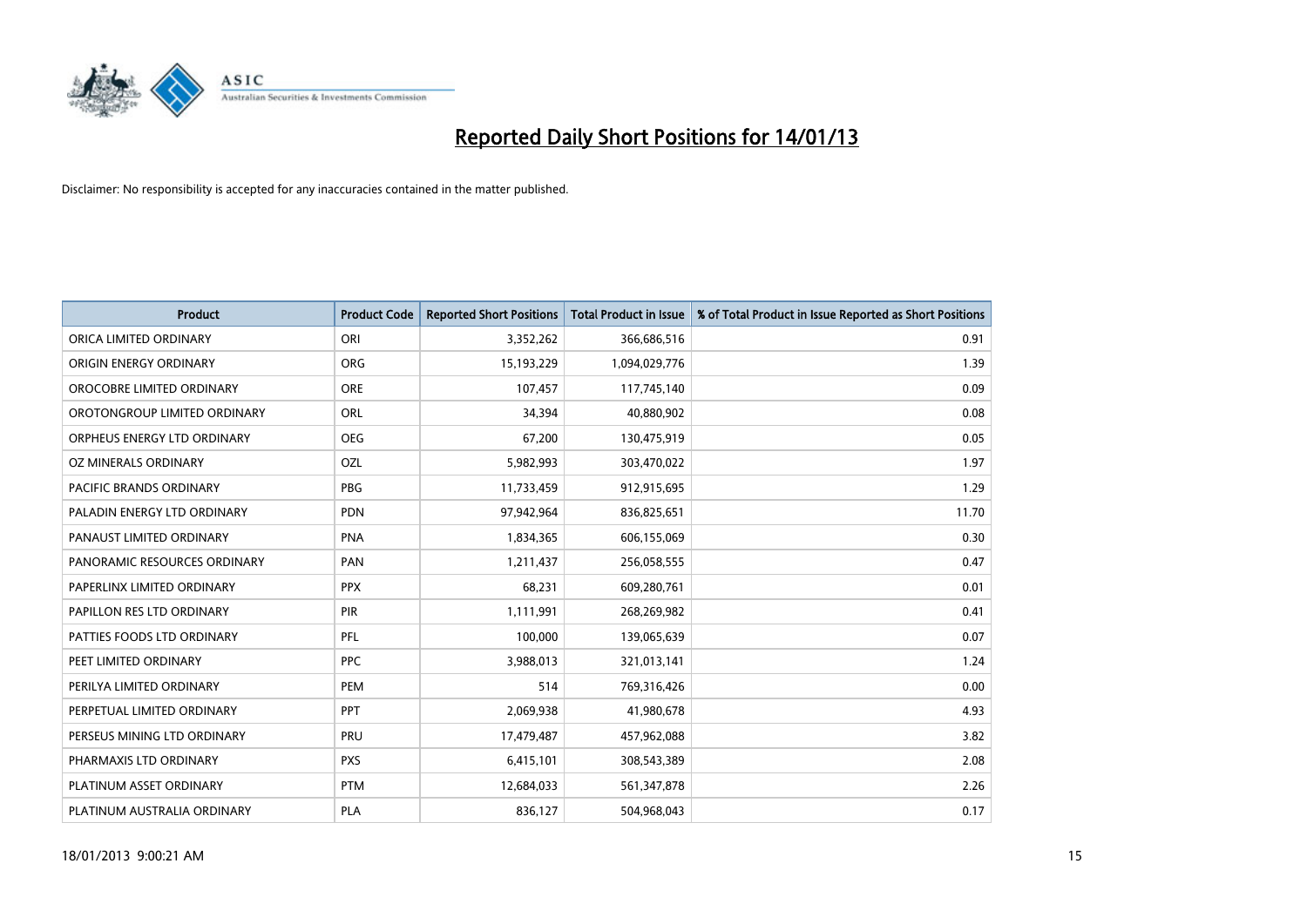

| <b>Product</b>                    | <b>Product Code</b> | <b>Reported Short Positions</b> | <b>Total Product in Issue</b> | % of Total Product in Issue Reported as Short Positions |
|-----------------------------------|---------------------|---------------------------------|-------------------------------|---------------------------------------------------------|
| PMP LIMITED ORDINARY              | <b>PMP</b>          | 31,144                          | 323,781,124                   | 0.01                                                    |
| PRANA BIOTECHNOLOGY ORDINARY      | PBT                 | 71,350                          | 340,689,928                   | 0.02                                                    |
| PREMIER INVESTMENTS ORDINARY      | <b>PMV</b>          | 1,195,627                       | 155,260,478                   | 0.77                                                    |
| PRIMA BIOMED LTD ORDINARY         | <b>PRR</b>          | 5,988,810                       | 1,066,063,388                 | 0.56                                                    |
| PRIMARY HEALTH CARE ORDINARY      | PRY                 | 26,246,372                      | 502,983,554                   | 5.22                                                    |
| PRIMEAG AUSTRALIA ORDINARY        | PAG                 | 5,184                           | 266,394,444                   | 0.00                                                    |
| PROGRAMMED ORDINARY               | <b>PRG</b>          | 271.331                         | 118,177,001                   | 0.23                                                    |
| PSIVIDA CORP CDI 1:1              | <b>PVA</b>          | 50,000                          | 8,941,306                     | 0.56                                                    |
| PURA VIDA ENERGY NL ORDINARY      | <b>PVD</b>          | 157,040                         | 59,769,584                    | 0.26                                                    |
| OANTAS AIRWAYS ORDINARY           | QAN                 | 20,077,189                      | 2,265,123,620                 | 0.89                                                    |
| OBE INSURANCE GROUP ORDINARY      | <b>OBE</b>          | 62,745,067                      | 1,196,747,582                 | 5.24                                                    |
| ORXPHARMA LTD ORDINARY            | <b>QRX</b>          | 130,762                         | 144,617,206                   | 0.09                                                    |
| <b>OUBE HOLDINGS LTD ORDINARY</b> | <b>QUB</b>          | 8,321,543                       | 926,489,845                   | 0.90                                                    |
| RAMELIUS RESOURCES ORDINARY       | <b>RMS</b>          | 4,557,044                       | 337,296,949                   | 1.35                                                    |
| RAMSAY HEALTH CARE ORDINARY       | <b>RHC</b>          | 2,885,859                       | 202,081,252                   | 1.43                                                    |
| <b>RCR TOMLINSON ORDINARY</b>     | <b>RCR</b>          | 113,052                         | 132,431,265                   | 0.09                                                    |
| <b>REA GROUP ORDINARY</b>         | <b>REA</b>          | 500                             | 131,714,699                   | 0.00                                                    |
| <b>RECKON LIMITED ORDINARY</b>    | <b>RKN</b>          | 451,000                         | 129,488,015                   | 0.35                                                    |
| <b>RED 5 LIMITED ORDINARY</b>     | <b>RED</b>          | 1,920,765                       | 135,488,008                   | 1.42                                                    |
| <b>RED FORK ENERGY ORDINARY</b>   | <b>RFE</b>          | 3,170,279                       | 384,951,719                   | 0.82                                                    |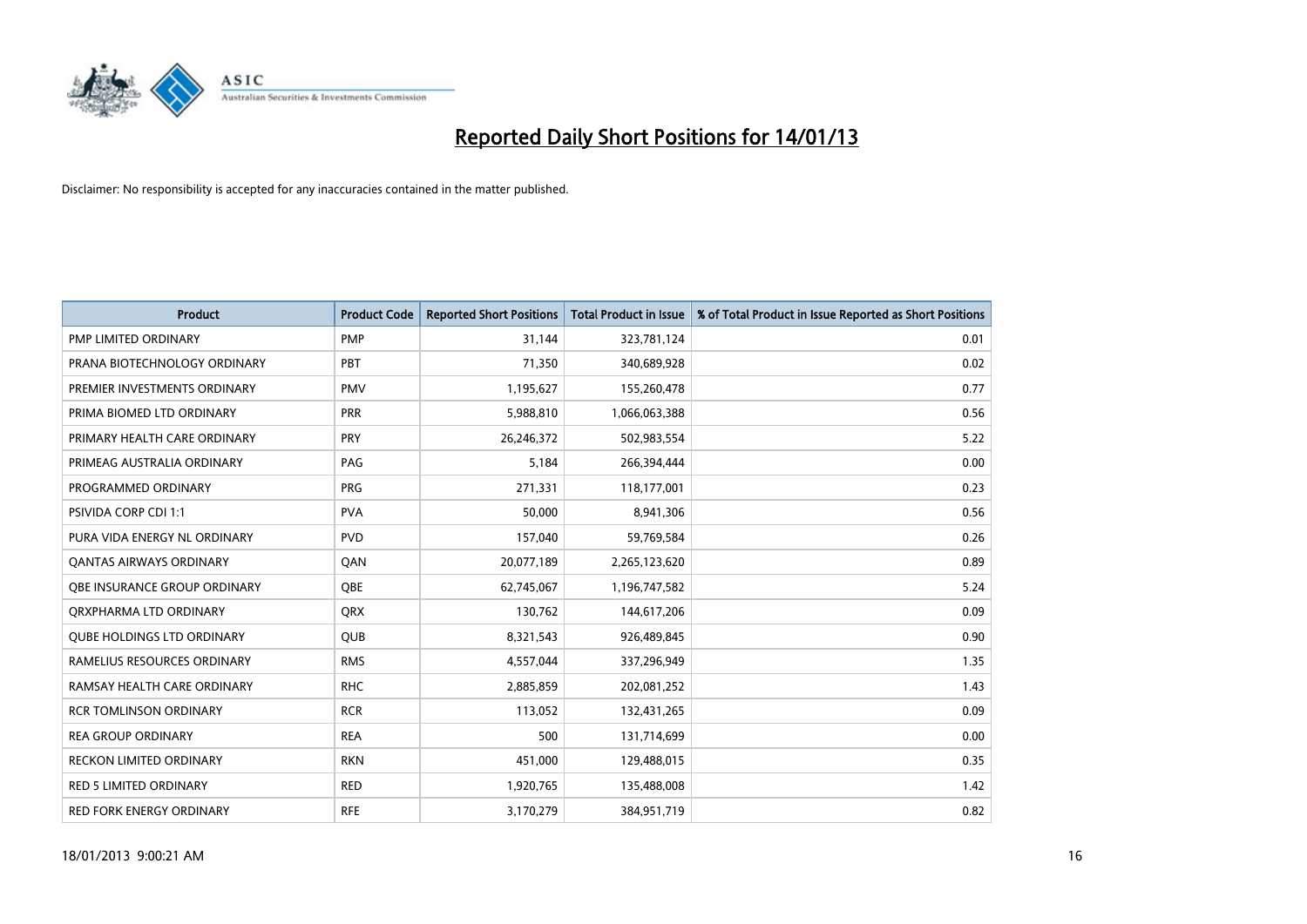

| <b>Product</b>                      | <b>Product Code</b> | <b>Reported Short Positions</b> | <b>Total Product in Issue</b> | % of Total Product in Issue Reported as Short Positions |
|-------------------------------------|---------------------|---------------------------------|-------------------------------|---------------------------------------------------------|
| REDBANK ENERGY LTD ORDINARY         | AEI                 | 13                              | 786,287                       | 0.00                                                    |
| REDFLEX HOLDINGS ORDINARY           | <b>RDF</b>          | 2,820                           | 110,762,310                   | 0.00                                                    |
| REECE AUSTRALIA LTD. ORDINARY       | <b>REH</b>          | 10,241                          | 99,600,000                    | 0.01                                                    |
| REGIS RESOURCES ORDINARY            | <b>RRL</b>          | 4,026,205                       | 473,972,396                   | 0.85                                                    |
| RESMED INC CDI 10:1                 | <b>RMD</b>          | 3,101,588                       | 1,556,242,300                 | 0.20                                                    |
| <b>RESOLUTE MINING ORDINARY</b>     | <b>RSG</b>          | 2,747,685                       | 643,094,224                   | 0.43                                                    |
| <b>RESOURCE GENERATION ORDINARY</b> | <b>RES</b>          | 173                             | 263,345,652                   | 0.00                                                    |
| RETAIL FOOD GROUP ORDINARY          | <b>RFG</b>          | 195,752                         | 130,054,522                   | 0.15                                                    |
| REVERSE CORP LIMITED ORDINARY       | <b>REF</b>          | 100                             | 92,382,175                    | 0.00                                                    |
| REX MINERALS LIMITED ORDINARY       | <b>RXM</b>          | 1,889,632                       | 188,907,284                   | 1.00                                                    |
| <b>RHG LIMITED ORDINARY</b>         | <b>RHG</b>          | 300,225                         | 308,483,177                   | 0.10                                                    |
| <b>RIALTO ENERGY ORDINARY</b>       | <b>RIA</b>          | 41                              | 672,259,992                   | 0.00                                                    |
| <b>RIDLEY CORPORATION ORDINARY</b>  | <b>RIC</b>          | 25,244                          | 307,817,071                   | 0.01                                                    |
| RIO TINTO LIMITED ORDINARY          | <b>RIO</b>          | 9,603,611                       | 435,758,720                   | 2.20                                                    |
| ROC OIL COMPANY ORDINARY            | <b>ROC</b>          | 1,268,114                       | 683,235,552                   | 0.19                                                    |
| RURALCO HOLDINGS ORDINARY           | <b>RHL</b>          | 12,000                          | 55,019,284                    | 0.02                                                    |
| SAI GLOBAL LIMITED ORDINARY         | SAI                 | 4,960,256                       | 206,944,724                   | 2.40                                                    |
| SALMAT LIMITED ORDINARY             | <b>SLM</b>          | 487,847                         | 159,812,799                   | 0.31                                                    |
| SAMSON OIL & GAS LTD ORDINARY       | SSN                 | 3,910,000                       | 1,865,384,154                 | 0.21                                                    |
| SANDFIRE RESOURCES ORDINARY         | <b>SFR</b>          | 1,679,602                       | 153,524,301                   | 1.09                                                    |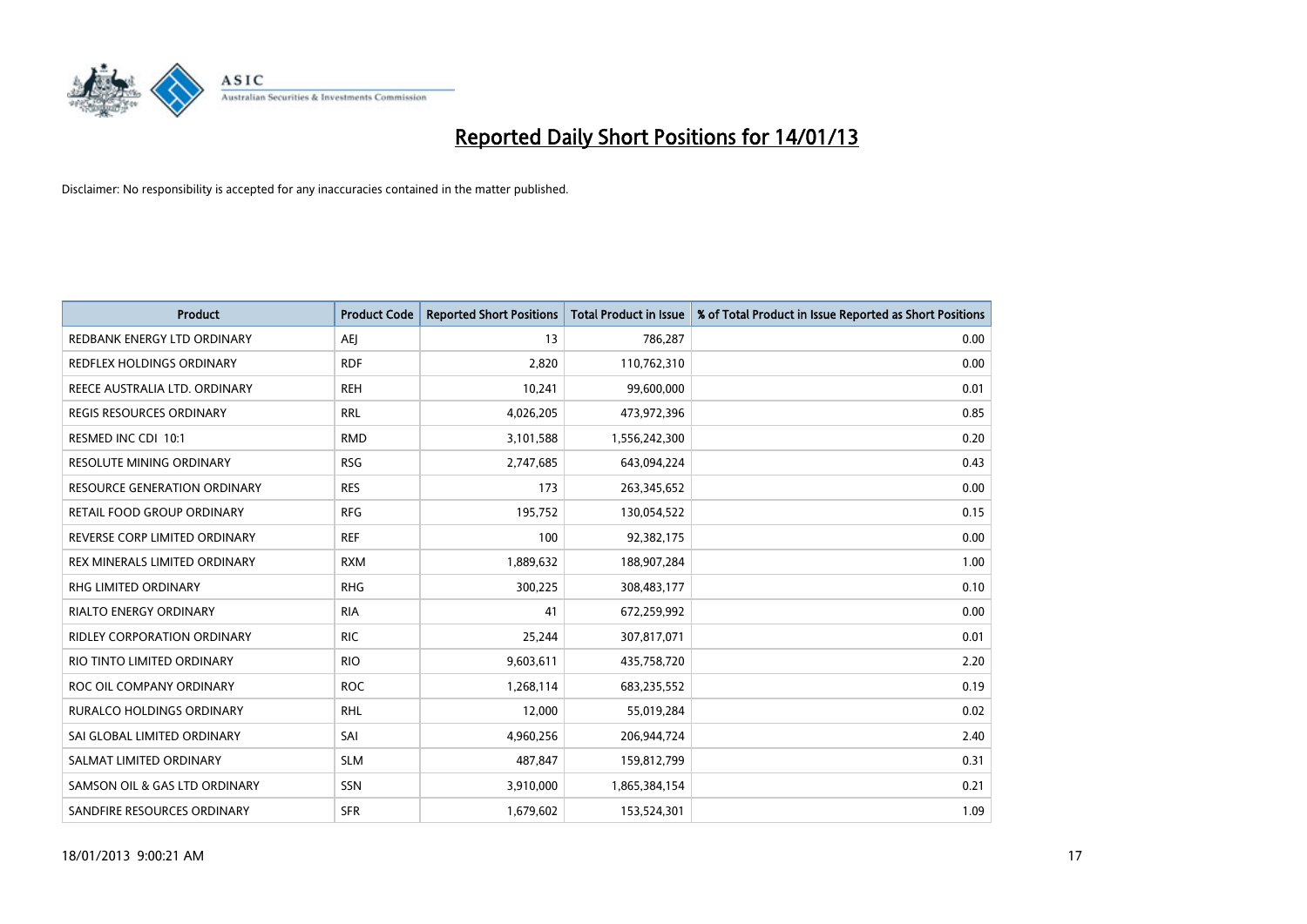

| <b>Product</b>                               | <b>Product Code</b> | <b>Reported Short Positions</b> | <b>Total Product in Issue</b> | % of Total Product in Issue Reported as Short Positions |
|----------------------------------------------|---------------------|---------------------------------|-------------------------------|---------------------------------------------------------|
| <b>SANTOS LTD ORDINARY</b>                   | <b>STO</b>          | 3,886,044                       | 958,885,812                   | 0.41                                                    |
| SARACEN MINERAL ORDINARY                     | <b>SAR</b>          | 7,368,641                       | 595,217,424                   | 1.24                                                    |
| <b>SCA PROPERTY GROUP STAPLED SECURITIES</b> | <b>SCP</b>          | 4,127,338                       | 585,455,114                   | 0.70                                                    |
| SEDGMAN LIMITED ORDINARY                     | <b>SDM</b>          | 306,605                         | 217,623,797                   | 0.14                                                    |
| <b>SEEK LIMITED ORDINARY</b>                 | <b>SEK</b>          | 13,202,055                      | 337,101,307                   | 3.92                                                    |
| SENEX ENERGY LIMITED ORDINARY                | SXY                 | 2,616,323                       | 1,140,194,837                 | 0.23                                                    |
| SERVICE STREAM ORDINARY                      | <b>SSM</b>          | 5.018                           | 283,418,867                   | 0.00                                                    |
| SEVEN GROUP HOLDINGS ORDINARY                | <b>SVW</b>          | 3,255,260                       | 307,410,281                   | 1.06                                                    |
| SEVEN WEST MEDIA LTD ORDINARY                | <b>SWM</b>          | 21,100,893                      | 999,160,872                   | 2.11                                                    |
| SIGMA PHARMACEUTICAL ORDINARY                | <b>SIP</b>          | 6,149,755                       | 1,173,298,140                 | 0.52                                                    |
| SILEX SYSTEMS ORDINARY                       | <b>SLX</b>          | 1,084,407                       | 170,232,464                   | 0.64                                                    |
| SILVER CHEF LIMITED ORDINARY                 | SIV                 | 4,840                           | 27,222,919                    | 0.02                                                    |
| SILVER LAKE RESOURCE ORDINARY                | <b>SLR</b>          | 1,107,220                       | 378,251,230                   | 0.29                                                    |
| SIMS METAL MGMT LTD ORDINARY                 | SGM                 | 8,041,632                       | 204,296,106                   | 3.94                                                    |
| SINGAPORE TELECOMM. CHESS DEPOSITARY INT     | <b>SGT</b>          | 3,497,788                       | 174,261,546                   | 2.01                                                    |
| SIRIUS RESOURCES NL ORDINARY                 | <b>SIR</b>          | 116,996                         | 223,434,586                   | 0.05                                                    |
| SIRTEX MEDICAL ORDINARY                      | <b>SRX</b>          | 90,559                          | 55,768,136                    | 0.16                                                    |
| SKILLED GROUP LTD ORDINARY                   | <b>SKE</b>          | 4,978,150                       | 233,487,276                   | 2.13                                                    |
| <b>SKY NETWORK ORDINARY</b>                  | <b>SKT</b>          | 30,000                          | 389,139,785                   | 0.01                                                    |
| SKYCITY ENT GRP LTD ORDINARY                 | <b>SKC</b>          | 110,101                         | 576,958,340                   | 0.02                                                    |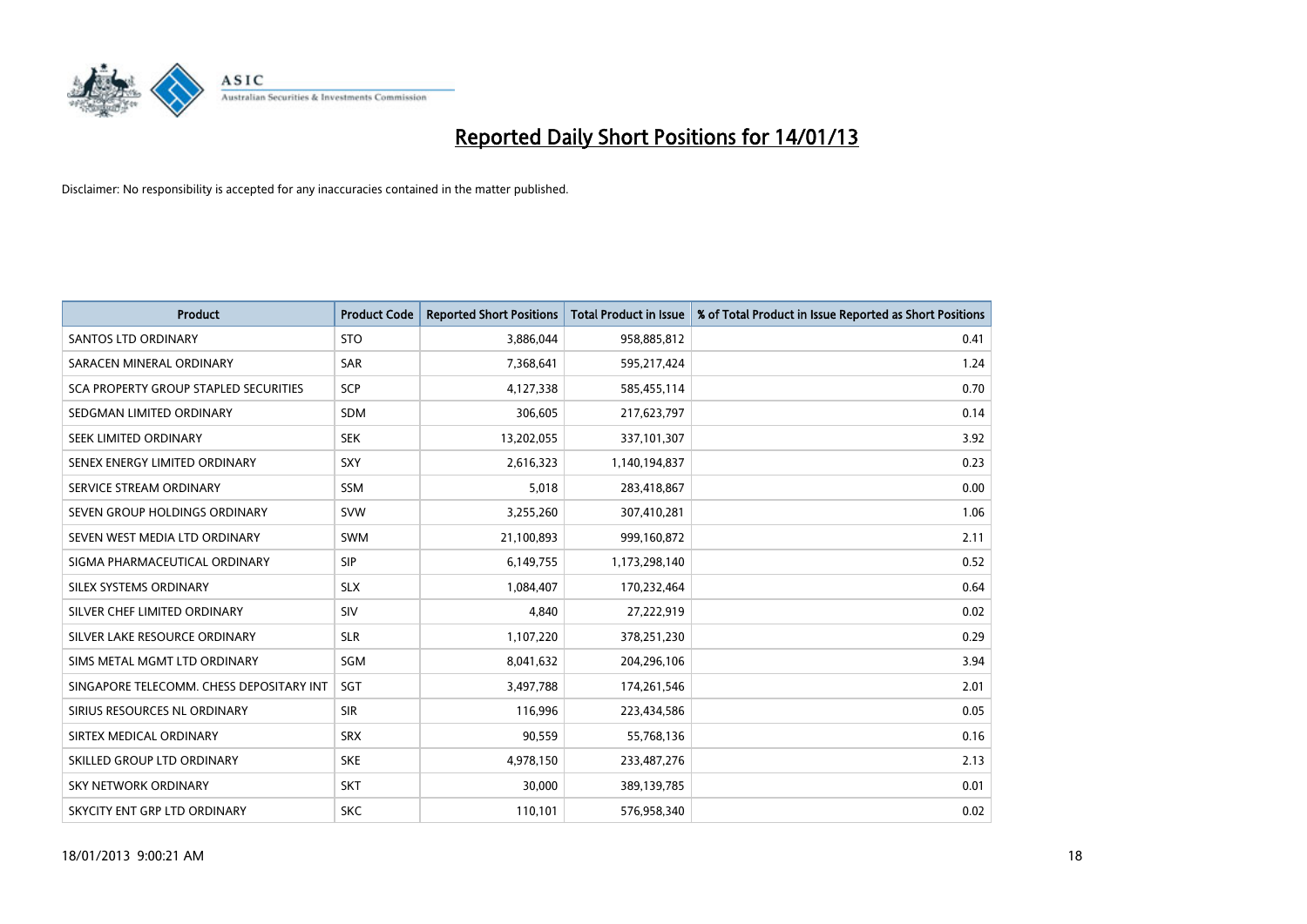

| <b>Product</b>                           | <b>Product Code</b> | <b>Reported Short Positions</b> | <b>Total Product in Issue</b> | % of Total Product in Issue Reported as Short Positions |
|------------------------------------------|---------------------|---------------------------------|-------------------------------|---------------------------------------------------------|
| <b>SLATER &amp; GORDON ORDINARY</b>      | <b>SGH</b>          | 44,239                          | 170,537,215                   | 0.03                                                    |
| SMS MANAGEMENT. ORDINARY                 | <b>SMX</b>          | 1,172,051                       | 69,378,477                    | 1.69                                                    |
| SONIC HEALTHCARE ORDINARY                | <b>SHL</b>          | 4,329,134                       | 396,025,681                   | 1.09                                                    |
| SOUL PATTINSON (W.H) ORDINARY            | SOL                 | 14,751                          | 239,395,320                   | 0.01                                                    |
| SOUTH BOULDER MINES ORDINARY             | <b>STB</b>          | 136,195                         | 127,952,826                   | 0.11                                                    |
| SP AUSNET STAPLED SECURITIES             | <b>SPN</b>          | 5,336,461                       | 3,367,543,113                 | 0.16                                                    |
| SPARK INFRASTRUCTURE STAPLED NOTE & UNIT | SKI                 | 32,822,146                      | 1,326,734,264                 | 2.47                                                    |
| SPDR 200 FUND ETF UNITS                  | <b>STW</b>          | 59,854                          | 47,051,346                    | 0.13                                                    |
| SPECIALTY FASHION ORDINARY               | <b>SFH</b>          | 2,578,941                       | 192,236,121                   | 1.34                                                    |
| ST BARBARA LIMITED ORDINARY              | SBM                 | 3,788,942                       | 488,074,077                   | 0.78                                                    |
| STANMORE COAL LTD ORDINARY               | <b>SMR</b>          | 32,870                          | 207,827,090                   | 0.02                                                    |
| STARPHARMA HOLDINGS ORDINARY             | SPL                 | 6,036,308                       | 283,640,060                   | 2.13                                                    |
| STHN CROSS MEDIA ORDINARY                | <b>SXL</b>          | 16,287,058                      | 704,858,524                   | 2.31                                                    |
| STOCKLAND UNITS/ORD STAPLED              | <b>SGP</b>          | 23,219,941                      | 2,202,657,963                 | 1.05                                                    |
| STRAITS RES LTD. ORDINARY                | SRO                 | 69,907                          | 1,164,150,159                 | 0.01                                                    |
| <b>STW COMMUNICATIONS ORDINARY</b>       | SGN                 | 77,453                          | 403,828,512                   | 0.02                                                    |
| SUNCORP GROUP LTD ORDINARY               | <b>SUN</b>          | 7,684,230                       | 1,286,600,980                 | 0.60                                                    |
| SUNDANCE ENERGY ORDINARY                 | <b>SEA</b>          | 3,432,003                       | 278,765,141                   | 1.23                                                    |
| SUNDANCE RESOURCES ORDINARY              | <b>SDL</b>          | 4,144,182                       | 3,066,227,034                 | 0.14                                                    |
| SUNLAND GROUP LTD ORDINARY               | <b>SDG</b>          | 116,142                         | 189,417,674                   | 0.06                                                    |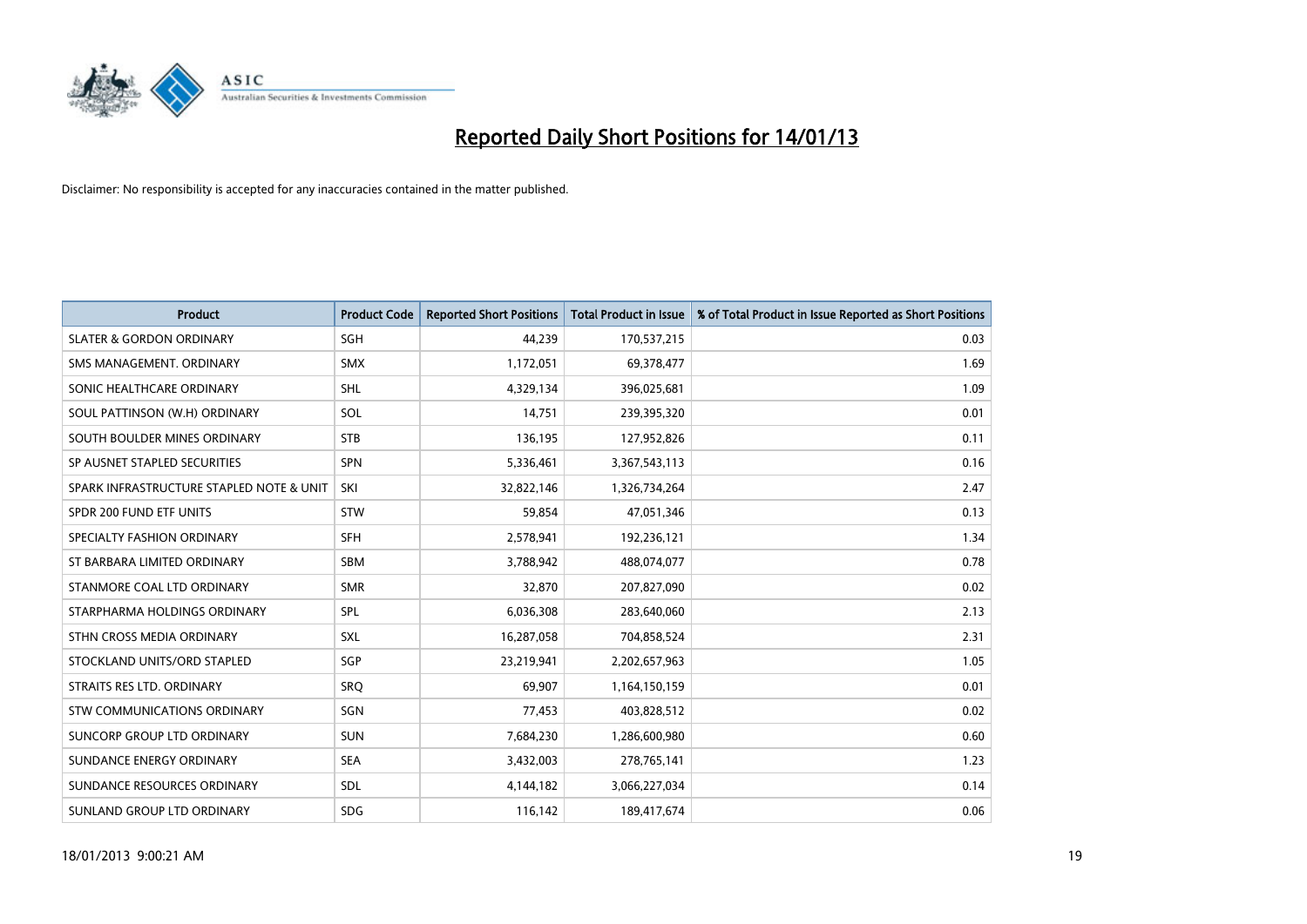

| <b>Product</b>                      | <b>Product Code</b> | <b>Reported Short Positions</b> | <b>Total Product in Issue</b> | % of Total Product in Issue Reported as Short Positions |
|-------------------------------------|---------------------|---------------------------------|-------------------------------|---------------------------------------------------------|
| SUPER RET REP LTD ORDINARY          | <b>SUL</b>          | 653,636                         | 196,382,811                   | 0.33                                                    |
| SYD AIRPORT STAPLED US PROHIBIT.    | <b>SYD</b>          | 8,477,336                       | 1,861,210,782                 | 0.46                                                    |
| SYRAH RESOURCES ORDINARY            | <b>SYR</b>          | 17,715                          | 134,867,089                   | 0.01                                                    |
| TABCORP HOLDINGS LTD ORDINARY       | <b>TAH</b>          | 13,302,923                      | 734,015,737                   | 1.81                                                    |
| TANAMI GOLD NL ORDINARY             | <b>TAM</b>          | 63,846                          | 261,132,677                   | 0.02                                                    |
| TAP OIL LIMITED ORDINARY            | TAP                 | 447,668                         | 241,295,311                   | 0.19                                                    |
| TASSAL GROUP LIMITED ORDINARY       | <b>TGR</b>          | 70,624                          | 146,304,404                   | 0.05                                                    |
| TATTS GROUP LTD ORDINARY            | <b>TTS</b>          | 6,450,720                       | 1,386,103,541                 | 0.47                                                    |
| <b>TECHNOLOGY ONE ORDINARY</b>      | <b>TNE</b>          | 47,866                          | 306,620,955                   | 0.02                                                    |
| <b>TELECOM CORPORATION ORDINARY</b> | <b>TEL</b>          | 6,572,115                       | 1,824,673,847                 | 0.36                                                    |
| TELSTRA CORPORATION. ORDINARY       | <b>TLS</b>          | 23,084,766                      | 12,443,074,357                | 0.19                                                    |
| TEN NETWORK HOLDINGS ORDINARY       | <b>TEN</b>          | 134,060,480                     | 2,312,328,771                 | 5.80                                                    |
| TERANGA GOLD CORP CDI 1:1           | <b>TGZ</b>          | 207,421                         | 174,121,625                   | 0.12                                                    |
| TEXON PETROLEUM LTD ORDINARY        | <b>TXN</b>          | 70,615                          | 245,339,848                   | 0.03                                                    |
| THE REJECT SHOP ORDINARY            | <b>TRS</b>          | 2,572,118                       | 26,092,220                    | 9.86                                                    |
| THORN GROUP LIMITED ORDINARY        | <b>TGA</b>          | 728,659                         | 146,784,042                   | 0.50                                                    |
| TIGER RESOURCES ORDINARY            | <b>TGS</b>          | 2,355,768                       | 673,470,269                   | 0.35                                                    |
| TOLL HOLDINGS LTD ORDINARY          | <b>TOL</b>          | 33,885,315                      | 717,133,875                   | 4.73                                                    |
| TOX FREE SOLUTIONS ORDINARY         | <b>TOX</b>          | 907,522                         | 115,989,858                   | 0.78                                                    |
| TPG TELECOM LIMITED ORDINARY        | <b>TPM</b>          | 2,976,392                       | 793,808,141                   | 0.37                                                    |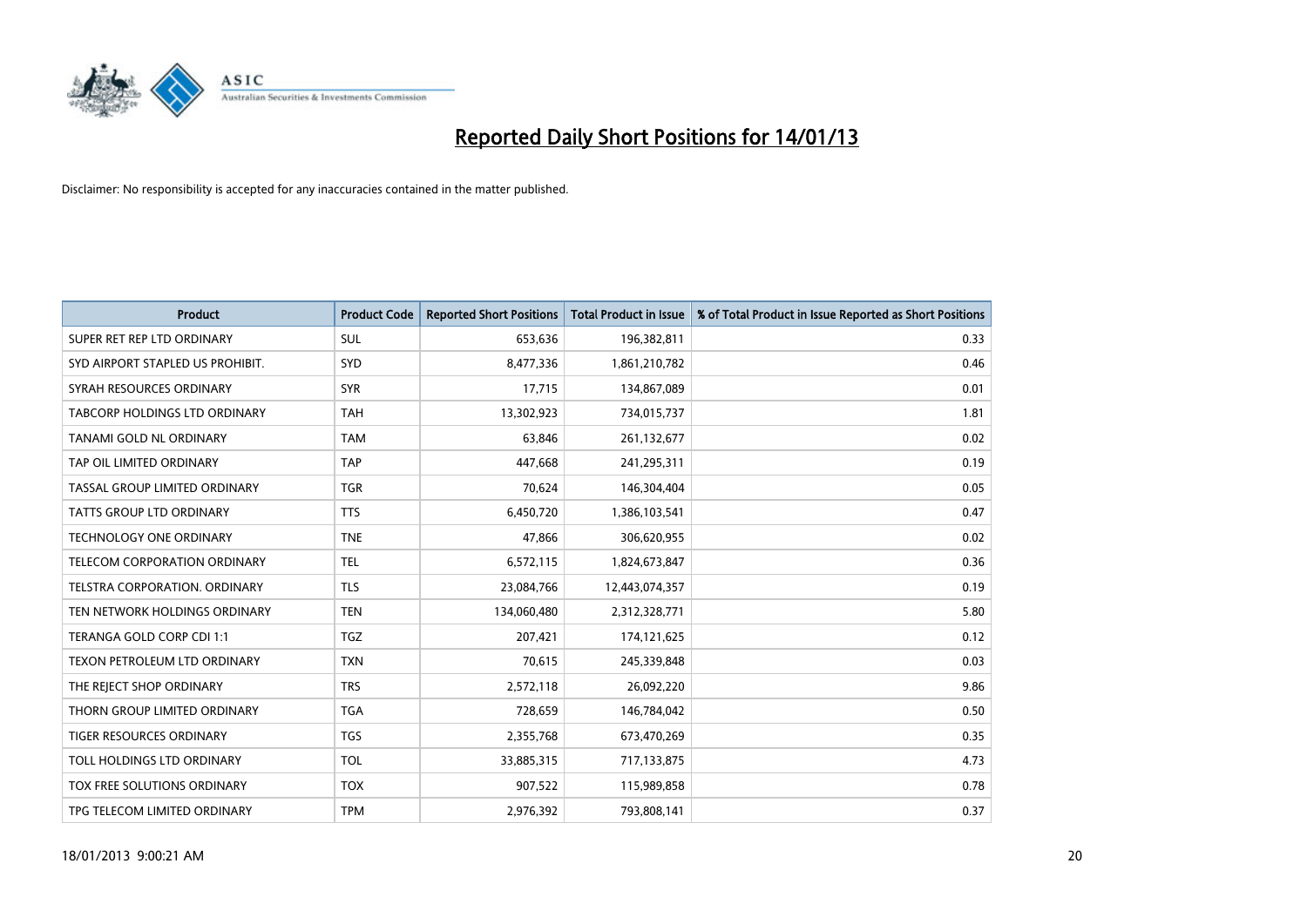

| <b>Product</b>                         | <b>Product Code</b> | <b>Reported Short Positions</b> | <b>Total Product in Issue</b> | % of Total Product in Issue Reported as Short Positions |
|----------------------------------------|---------------------|---------------------------------|-------------------------------|---------------------------------------------------------|
| <b>TRADE ME GROUP ORDINARY</b>         | <b>TME</b>          | 545,678                         | 396,017,568                   | 0.14                                                    |
| TRANSFIELD SERVICES ORDINARY           | <b>TSE</b>          | 4,657,492                       | 512,457,716                   | 0.91                                                    |
| TRANSPACIFIC INDUST, ORDINARY          | <b>TPI</b>          | 7,959,352                       | 1,578,563,490                 | 0.50                                                    |
| TRANSURBAN GROUP TRIPLE STAPLED SEC.   | <b>TCL</b>          | 5,924,471                       | 1,478,639,966                 | 0.40                                                    |
| TREASURY WINE ESTATE ORDINARY          | <b>TWE</b>          | 18,087,150                      | 647,227,144                   | 2.79                                                    |
| TROY RESOURCES LTD ORDINARY            | <b>TRY</b>          | 42,524                          | 91,318,649                    | 0.05                                                    |
| UGL LIMITED ORDINARY                   | UGL                 | 6,340,063                       | 166,315,038                   | 3.81                                                    |
| UXC LIMITED ORDINARY                   | <b>UXC</b>          | 1,265,662                       | 308,056,885                   | 0.41                                                    |
| <b>VENTURE MINERALS ORDINARY</b>       | <b>VMS</b>          | 227,760                         | 287,320,170                   | 0.08                                                    |
| <b>VIRGIN AUS HLDG LTD ORDINARY</b>    | <b>VAH</b>          | 55,765,899                      | 2,455,775,111                 | 2.27                                                    |
| <b>VOCUS COMMS LTD ORDINARY</b>        | <b>VOC</b>          | 77,234                          | 77,111,341                    | 0.10                                                    |
| <b>WATPAC LIMITED ORDINARY</b>         | <b>WTP</b>          | 8,701                           | 184,332,526                   | 0.00                                                    |
| <b>WDS LIMITED ORDINARY</b>            | <b>WDS</b>          | $\overline{7}$                  | 144,740,614                   | 0.00                                                    |
| WEBIET LIMITED ORDINARY                | <b>WEB</b>          | 206,510                         | 78,010,374                    | 0.26                                                    |
| <b>WESFARMERS LIMITED ORDINARY</b>     | <b>WES</b>          | 21,628,124                      | 1,006,650,182                 | 2.15                                                    |
| WESFARMERS LIMITED PARTIALLY PROTECTED | <b>WESN</b>         | 39,944                          | 150,543,416                   | 0.03                                                    |
| WESTERN AREAS NL ORDINARY              | <b>WSA</b>          | 13,415,934                      | 192,893,794                   | 6.96                                                    |
| WESTERN DESERT RES. ORDINARY           | <b>WDR</b>          | 367,752                         | 360,853,631                   | 0.10                                                    |
| WESTFIELD GROUP ORD/UNIT STAPLED SEC   | <b>WDC</b>          | 6,029,952                       | 2,228,403,362                 | 0.27                                                    |
| WESTFIELD RETAIL TST UNIT STAPLED      | <b>WRT</b>          | 16,305,705                      | 3,054,166,195                 | 0.53                                                    |